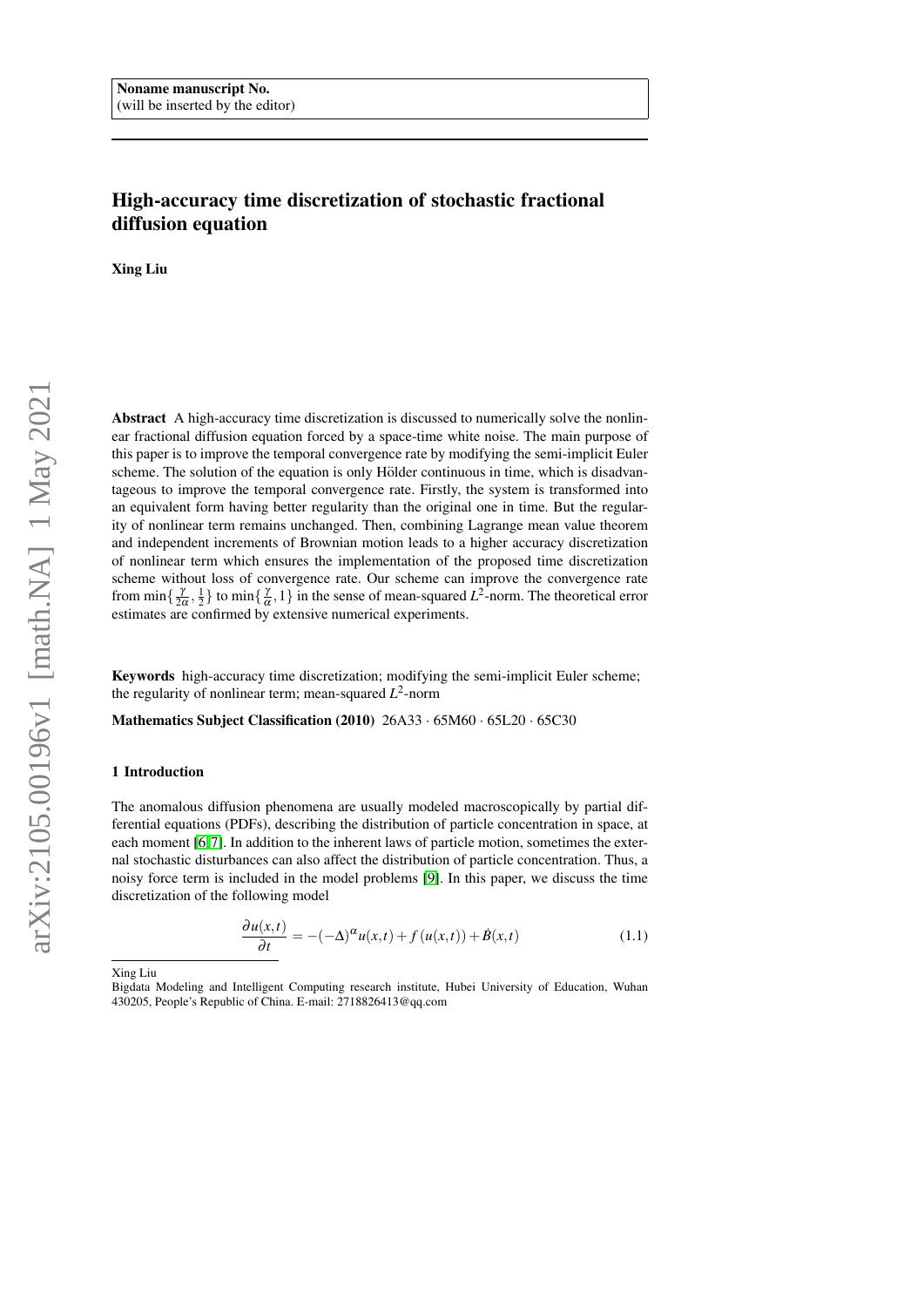with the initial and homogeneous Dirichlet boundary condition given by

$$
u(x,0) = u_0(x), \quad x \in D,
$$
  

$$
u(x,t) = 0, \quad (x,t) \in \partial D \times [0,T],
$$

and  $\alpha \in (0,1)$ . Here  $\dot{B}(x,t) = \frac{\partial B(x,t)}{\partial t}$  is the white noise;  $B(x,t)$  represents an infinite dimensional Brownian motion. The role of nonlinear term *f* is to produce or destroy particles. Let  $-\Delta$  be the infinitesimal generator of killed Brownian motion; then  $(-\Delta)^{\alpha}$  is the infinitesimal generator of the subordinated killed Brownian motion  $[21]$ . It shows that  $[19, 21]$  $[19, 21]$  if { $(\lambda_i, \phi_i)$ }<sup>∞</sup><sub>*i*=1</sub> are the eigenpairs of −∆, then { $(\lambda_i^{\alpha}, \phi_i)$ }<sup>∞</sup><sub>*i*=1</sub> are the eigenpairs of  $(-\Delta)^{\alpha}$ , i.e.,

$$
\begin{cases}\n-\Delta \phi_i = \lambda_i \phi_i, & \text{in } D, \\
\phi_i = 0, & \text{on } \partial D,\n\end{cases}
$$
\n(1.2)

and

$$
\begin{cases}\n(-\Delta)^{\alpha}\phi_i = \lambda_i^{\alpha}\phi_i, & \text{in } D, \\
\phi_i = 0, & \text{on } \partial D.\n\end{cases}
$$
\n(1.3)

Recently, many efforts have been made in theoretical and numerical studies of the stochastic PDEs. For example, the regularity of the solution for stochastic PDEs was studied [\[8,](#page-16-4) [11,](#page-16-5) [22\]](#page-17-1). In [\[3\]](#page-16-6), using the semi-implicit Euler scheme has studied the time discretization of a parabolic stochastic PDE. Based on an exponential scheme in time and spectral Galerkin methods in space, the posteriori error estimate of the numerical method for the stochastic Allen-Cahn equation was derived [\[1\]](#page-16-7). A Markov jump process approximation of stochastic PDEs has been introduced [\[2\]](#page-16-8). The authors of [\[16\]](#page-16-9) established a numerical scheme whose mean-square convergence order was  $1/4$  in time. In [\[4\]](#page-16-10), based on Hölder continuity of the solution, the mean-square convergence order 1/2 was derived in the temporal direction for stochastic Maxwell equations. In [\[5\]](#page-16-11), the authors used the spectral splitting Crank-Nicolson scheme to obtain the approximation for the solutions of stochastic nonlinear Schrödinger equations, and the temporal convergence order  $1/2$  in the mean-square sense was obtained. More recently, the authors of [\[14\]](#page-16-12) discussed a fully discrete scheme for the fractional diffusion equation forced by a tempered fractional Gaussian noise. The existing results show that the temporal convergence order typically depends on the Hölder regularity of solution in time. For instance, these authors of [\[4,](#page-16-10) [10,](#page-16-13) [16\]](#page-16-9) prove that

$$
||u(t_n)-u_n||_{L^2(D,U)} \leq C(t-s)^{\min\{\frac{\gamma}{2\alpha},\frac{1}{2}\}}\left(1+||u_0||_{L^2(D,U^{\gamma})}\right),
$$

when the solution in mean-square  $L^2$ -norm is only min $\{\frac{\gamma}{2\alpha}, \frac{1}{2}\}$ -Hölder continuous, i.e.,

$$
||u(t)-u(s)||_{L^2(D,U)} \leq C(t-s)^{\min\{\frac{\gamma}{2\alpha},\frac{1}{2}\}}\left(1+||u_0||_{L^2(D,U^{\gamma})}\right).
$$

Here,  $u_n$  denotes the numerical solution of stochastic PDEs forced by a space-time white noise at time *tn*.

With the above introduction, an interesting question arises as to whether it is possible to design a temporal discretization which strongly converges with a rate faster than  $\min\{\frac{\gamma}{2\alpha},\frac{1}{2}\}$ in problem [\(1.1\)](#page-0-0). In this paper, we provide a positive answer to this question by modifying the semi-implicit Euler scheme. We first transform Eq. [\(1.1\)](#page-0-0) into an equivalent form having better regularity than the original one in time by using Ornstein-Uhlenbeck process, i.e.,

$$
dz(t) + A^{\alpha}z(t)dt = f(u(t))dt,
$$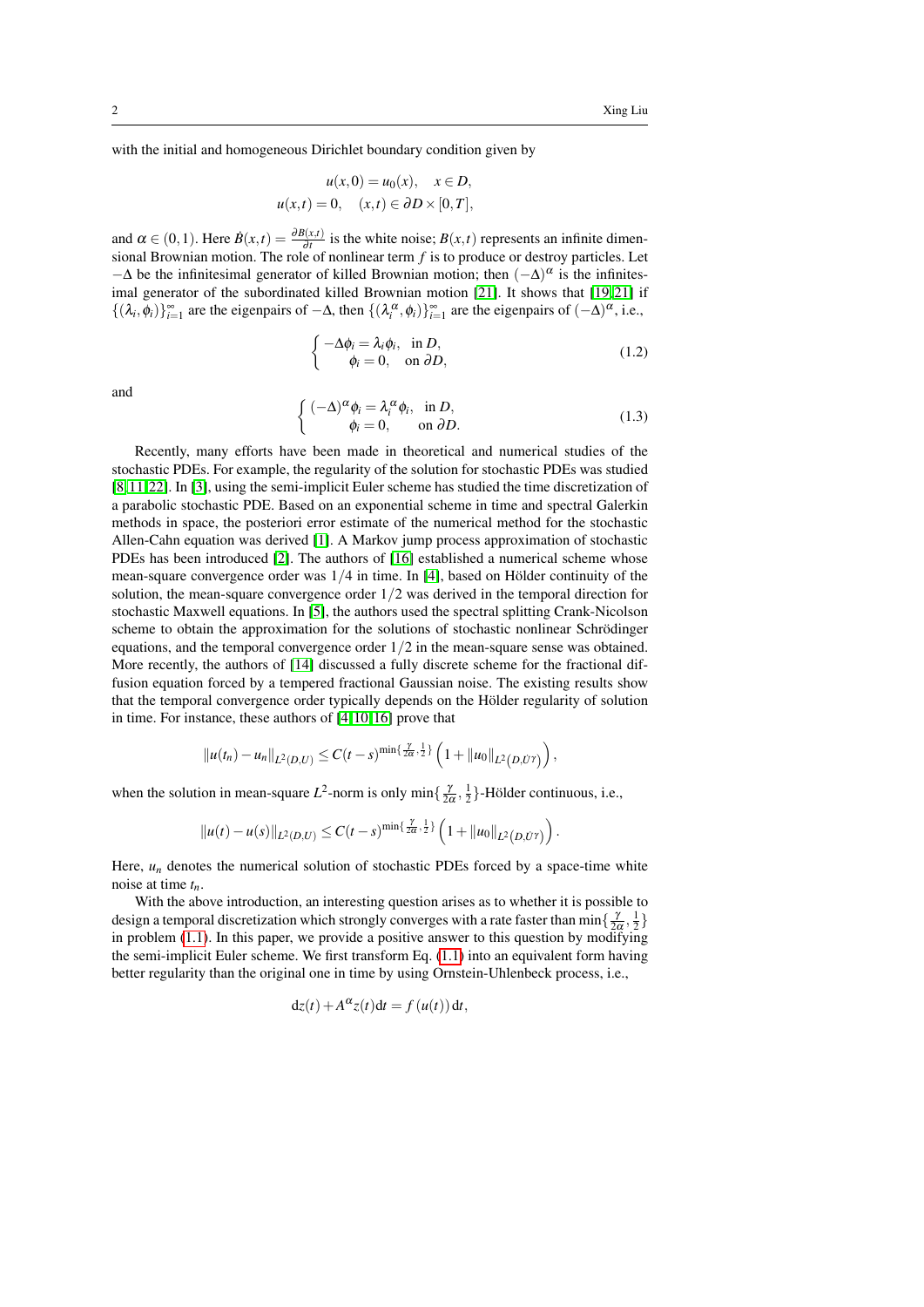where  $u(t) = z(t) + \int_0^t S(t-s) dB(s)$  and  $S(t-s) = e^{-(t-s)A^{\alpha}}$ . Then using the semi-implicit Euler scheme discretize the above equation:

$$
z_{n+1} - z_n + (t_{n+1} - t_n)A^{\alpha} z_{n+1} = (t_{n+1} - t_n) f(u_n),
$$

where  $u_n = z_n + \int_0^{t_n} S(t_n - s) dB(s)$ . In fact, the convergence rate remains unchanged because the accuracy of approximation for nonlinear term *f* is not improved. Thanks to independent increment for  $B(t)$  and Lagrange mean value theorem, we can design a higher accuracy discretization of *f*. The proposed scheme possesses the following convergence rate under the mean-square  $L^2$ -norm:

$$
\|u(t_n)-u_n\|_{L^2(D,U)}\leq C(t-s)^{\min\{\frac{\gamma}{\alpha},1\}}\left(1+\|u_0\|_{L^2(D,U^{\gamma})}\right).
$$

This paper is organized as follows. In the next section, we introduce some preliminaries, including definitions, assumptions and properties of Brownian motion. In Sect. [3,](#page-3-0) we prove the Hölder regularity of the mild solution  $z(t)$  for the equivalent form [\(3.4\)](#page-5-0) in mean-squared  $L^2$ -norm. In Sect. [4,](#page-6-0) we modify the semi-implicit Euler method to obtain a high order time discretization of [\(1.1\)](#page-0-0); and the convergence rate estimate for the proposed discrete scheme is derived. The numerical experiments are performed in Sect. [5.](#page-14-0) We end the paper with some discussions in Sect. [6.](#page-16-14)

## 2 Notations and preliminaries

In this section, we give some notations, upper bound estimate of eigenvalues for  $-\Delta$ , and definitions of function space, which are commonly used in the paper to derive the strong convergence rate of time discretization.

We take  $U = L^2(D;\mathbb{R})$  to denote the space of real-valued 2-times integrable functions with inner product  $\langle \cdot, \cdot \rangle$  and norm  $\|\cdot\| = \langle \cdot, \cdot \rangle^{\frac{1}{2}}$ . We define the unbounded linear operator  $A^{\nu}$ by  $A^{\nu}u = (-\Delta)^{\nu}u$  on the domain

$$
dom(A^{\mathbf{V}}) := \{A^{\mathbf{V}}u \in U : u(x) = 0, x \in \partial D\},\
$$

where  $v \ge 0$ . Let  $\dot{U}^v \subset U$  denote the Banach space equipped with the inner product

$$
\langle u, v \rangle_{v} := \sum_{i=1}^{\infty} \lambda_i^{\frac{v}{2}} \langle u, \phi_i(x) \rangle \times \lambda_i^{\frac{v}{2}} \langle v, \phi_i(x) \rangle
$$

and norm

$$
||u||_v := \left(\sum_{i=1}^{\infty} \lambda_i^{\nu} \langle u, \phi_i(x) \rangle^2\right)^{\frac{1}{2}},
$$

where  $\{(\lambda_i, \phi_i)\}_{i=1}^{\infty}$  are the eigenpairs of  $-\Delta$  with homogeneous Dirichlet boundary condition.

<span id="page-2-0"></span>**Lemma 2.1** ([\[12,](#page-16-15) [13,](#page-16-16) [23\]](#page-17-2)) Let  $\Omega \subset \mathbb{R}^d$  denote a bounded domain,  $d \in \{1,2,3\}$ ,  $|\Omega|$  be the *volume of* Ω*, and* λ*<sup>i</sup> the i-th eigenvalue of the Dirichlet homogeneous boundary problem for the Laplacian operator* −∆ *in* Ω*. Then*

$$
\lambda_i \geq \frac{4d\pi^2}{d+2} i^{\frac{2}{d}} \cdot |\Omega|^{-\frac{2}{d}} \cdot B_d^{-\frac{2}{d}},
$$

<span id="page-2-1"></span>*where*  $i \in \mathbb{N}$ , and  $B_d$  *is the volume of the unit d-dimensional ball.*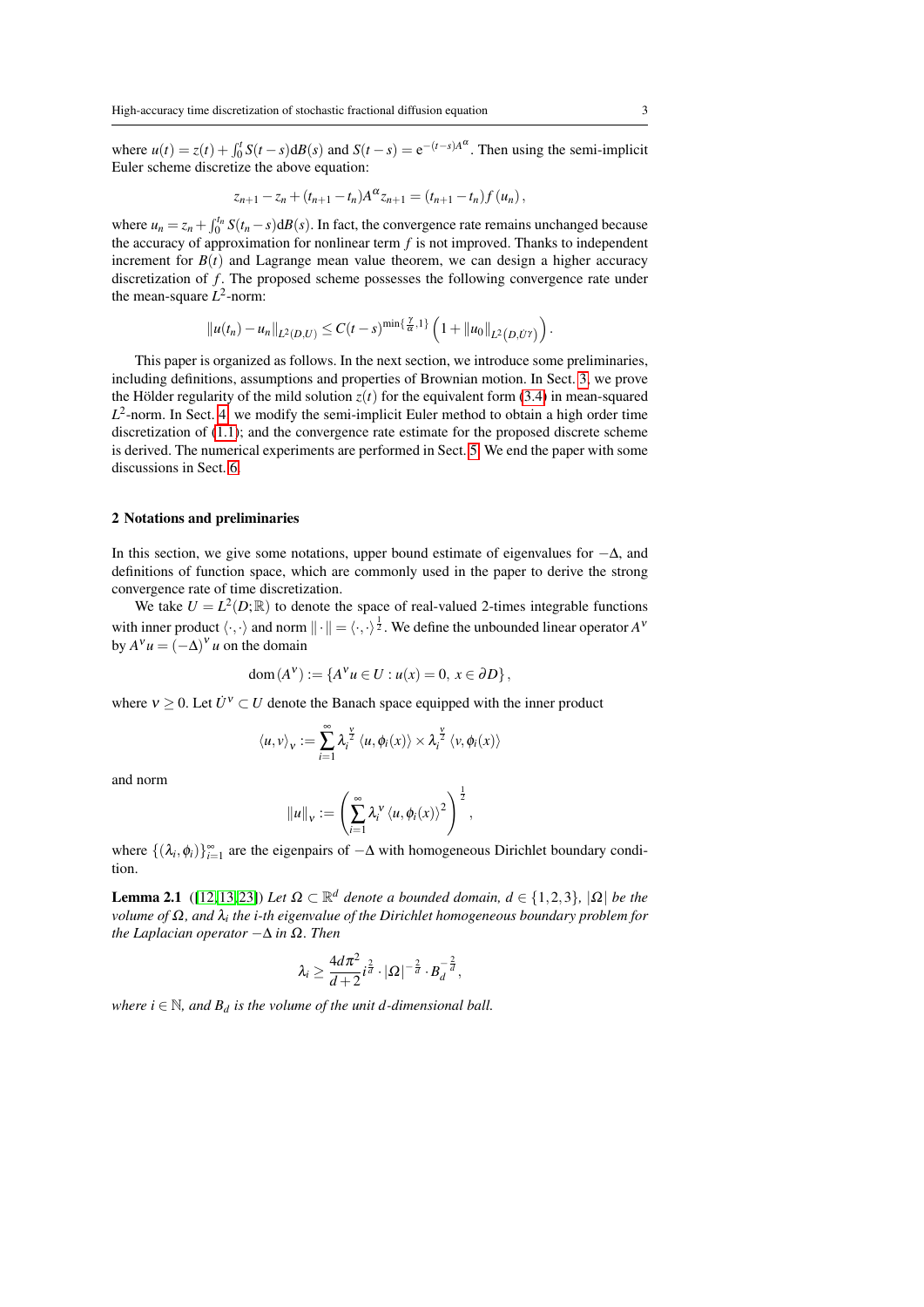**Assumption 1** *The function*  $f: U \to U$  *satisfies* 

$$
f'(u) < \infty
$$
,  $||f'(u) - f'(v)|| \lesssim ||u - v||$ ,  $u, v \in U$ ,

*and*

$$
||A^{\frac{\nu}{2}}f(u)|| \lesssim 1 + ||A^{\frac{\nu}{2}}u||, \quad u \in \dot{U}^{\nu} \text{ with } \nu \in [0, \gamma],
$$

*where* γ *is given in Lemma [3.1.](#page-4-0)*

Let  $\beta(t)$  be the one-dimensional Brownian motion, and it has independent increments, i.e., the random variables  $\beta(t_4) - \beta(t_3)$  and  $\beta(t_2) - \beta(t_1)$  are independent whenever  $0 \le$  $t_1 \le t_2 \le t_3 \le t_4$  [\[17\]](#page-16-17).

The infinite dimensional Brownian motion be represented as

$$
B(x,t)=\sum_{i=1}^{\infty}\sigma_i\beta^i(t)\phi_i(x),
$$

where  $|\sigma_i| \leq \lambda_i^{-\rho}$  ( $\rho \geq 0$ ,  $\lambda_i$  is given in Lemma [2.1](#page-2-0)),  $\{\beta^i(t)\}_{t \in \mathbb{N}}$  are mutually independent real-valued one-dimensional Brownian motions, and  $\{\phi_i(x)\}_{i\in\mathbb{N}}$  is an orthonormal basis of *U*. The properties of Brownian motion and definition of  $B(t)$  imply  $B(t)$  has ndependent increments.

We use  $L^p(D, U)$  to denote the Banach space consisting of integrable random variables, that is

$$
||u||_{L^p(D,U)} := \left( \mathbb{E}\left[\int_D |u(x)|^p dx\right] \right)^{\frac{1}{p}} < \infty, \quad p \ge 1.
$$

Next, we define the space  $L^p(D, \dot{U}^{\nu})$  with norm

$$
||u||_{L^p(D, \dot{U}^{\nu})} := ||A^{\frac{\nu}{2}}u||_{L^p(D, U)}, \quad \nu \ge 0.
$$

## <span id="page-3-0"></span>3 Regularity of the solution

In this section, we recall the regularity of mild solution of Eq.  $(1.1)$ . Moreover, the Hölder continuity of the mild solution for Eq. [\(3.4\)](#page-5-0) is discussed in time. These results will be used for numerical analysis.

For the sake of brevity, we rewrite Eq. [\(1.1\)](#page-0-0) as

<span id="page-3-1"></span>
$$
\begin{cases}\n\mathrm{d}u(t) + A^{\alpha}u(t)\mathrm{d}t = f(u(t))\,\mathrm{d}t + \mathrm{d}B_{H,\mu}(t), & \text{in } D \times (0,T], \\
u(0) = u_0, & \text{in } D, \\
u(t) = 0, & \text{on } \partial D,\n\end{cases}
$$
\n(3.1)

where  $u(t) = u(x,t)$  and  $B(t) = B(x,t)$ . There is a formal mild solution  $u(t)$  for Eq. [\(3.1\)](#page-3-1), that is

<span id="page-3-2"></span>
$$
u(t) = S(t)u_0 + \int_0^t S(t-s)f(u(s))\,\mathrm{d} s + \int_0^t S(t-s)\,\mathrm{d} B(s),\tag{3.2}
$$

where  $S(t) = e^{-tA^{\alpha}}$ .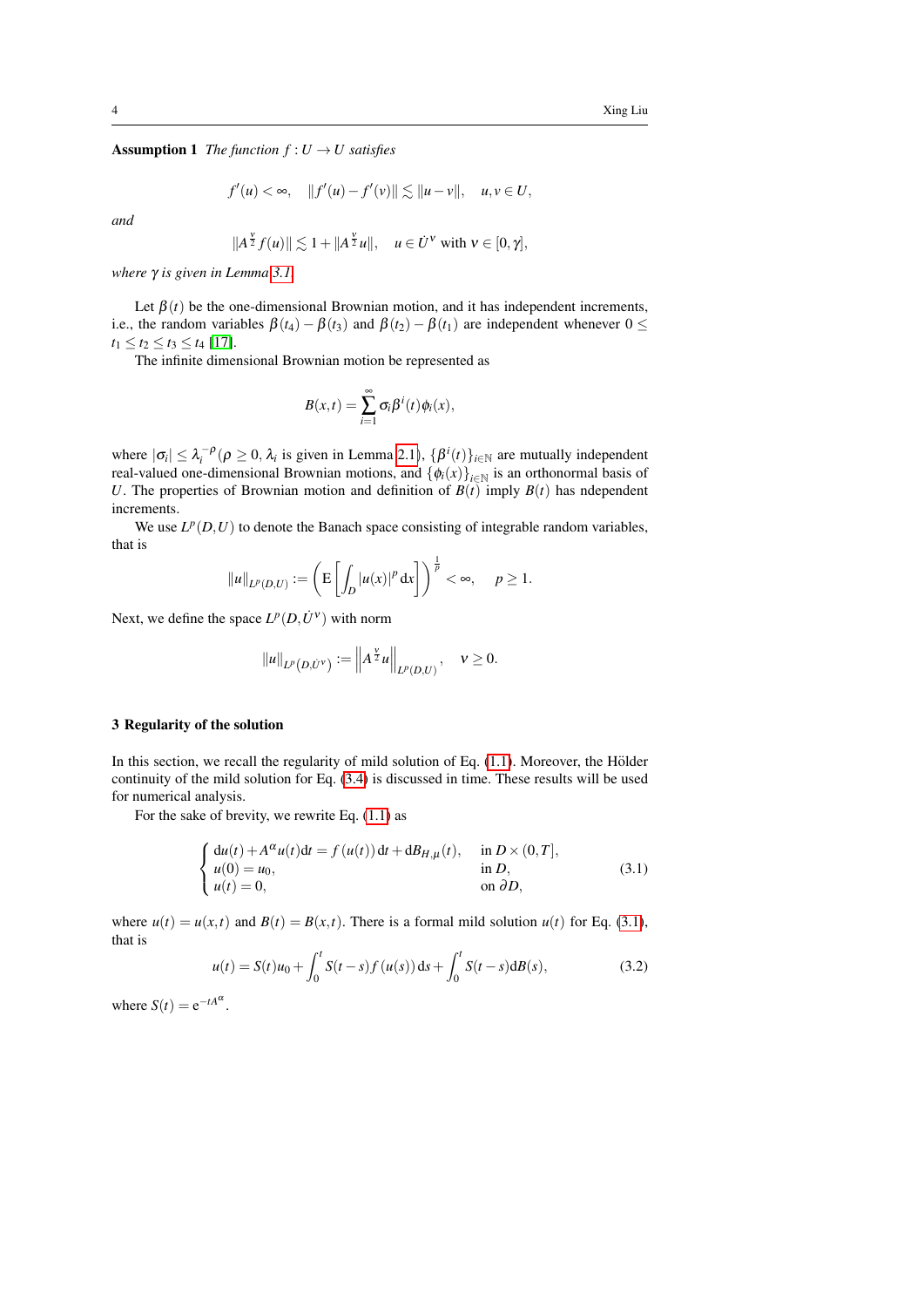We first consider the regularity estimate of Ornstein-Uhlenbeck process  $\int_0^t S(t-s)dB(s)$ . Using Lemm[a2.1](#page-2-0) and Burkhölder-Davis-Gundy inequality [\[18,](#page-16-18) [20\]](#page-17-3) leads to

$$
\begin{split} & \mathbf{E} \left[ \left\| \int_0^t A^{\frac{\gamma}{2}} e^{-(t-s)A^{\alpha}} \mathrm{d}B(s) \right\|^p \right] \\ &\leq C_p \left( \int_0^t \sum_{i=1}^{\infty} \left| \lambda_i^{\frac{\gamma-2p}{2}} e^{-(t-s)\lambda_i^{\alpha}} \right|^2 \mathrm{d}s \right)^{\frac{p}{2}} \\ &\leq C_p \left( \sum_{i=1}^{\infty} i^{\frac{2(\gamma - \alpha - 2p)}{\alpha}} \right)^{\frac{p}{2}} . \end{split}
$$

<span id="page-4-0"></span>Next, we use the above inequality to derive the regularity of the solutions  $u(t)$  for Eq. [\(3.1\)](#page-3-1).

**Lemma 3.1** Suppose that Assumptions [1](#page-2-1) are satisfied,  $\|u(0)\|_{L^p(D,\dot{U}^\gamma)} < \infty$ ,  $0 < \varepsilon < \frac{1}{2}$ ,  $\gamma =$  $2\rho + \alpha - \frac{d+\varepsilon}{2}$ ,  $\rho \ge 0$  and  $\gamma > 0$ . Then Eq. [\(3.1\)](#page-3-1) possesses a unique mild solution

$$
||u(t)||_{L^p(D,\dot{U}^{\gamma})} \lesssim \frac{1}{\sqrt{\varepsilon}} + ||u_0||_{L^p(D,\dot{U}^{\gamma})}
$$

*and*

$$
||u(t)-u(s)||_{L^p(D,U)} \lesssim (t-s)^{\min\{\frac{\gamma}{2\alpha},\frac{1}{2}\}}\left(\frac{1}{\sqrt{\varepsilon}}+||u_0||_{L^p(D,U^{\gamma})}\right).
$$

*Proof* Combining the triangle inequality, Eq. [\(3.2\)](#page-3-2) and the assumption of *f*, we have

$$
\|u(t)\|_{L^p(D,\dot{U}^{\gamma})} \lesssim \|S(t)u_0\|_{L^p(D,\dot{U}^{\gamma})} + \left\| \int_0^t S(t-s)f(u(s)) ds \right\|_{L^p(D,\dot{U}^{\gamma})}
$$
  
+ 
$$
\left\| \int_0^t S(t-s) dB(s) \right\|_{L^p(D,\dot{U}^{\gamma})}
$$
  

$$
\lesssim \|u_0\|_{L^p(D,\dot{U}^{\gamma})} + \int_0^t \|u(s)\|_{L^p(D,\dot{U}^{\gamma})} ds + \frac{1}{\sqrt{\varepsilon}}
$$

Then using Grönwall inequality leads to

$$
||u(t)||_{L^p(D,\dot{U}^{\gamma})} \lesssim \frac{1}{\sqrt{\varepsilon}} + ||u_0||_{L^p(D,\dot{U}^{\gamma})}
$$

Based on above estimate, we derive the following inequality

$$
||u(t) - u(s)||_{L^{p}(D,U)} \lesssim ||S(t - s)u(s) - u(s)||_{L^{p}(D,U)} + \left\| \int_{s}^{t} S(t - r) f(u(r)) dr \right\|_{L^{p}(D,U)} + \left\| \int_{s}^{t} S(t - r) dB(r) \right\|_{L^{p}(D,U)} \lesssim (t - s)^{\min\{\frac{\gamma}{2\alpha},\frac{1}{2}\}} \left( \frac{1}{\sqrt{\varepsilon}} + ||u_{0}||_{L^{p}(D,U')} \right)
$$

This completes the proof of Lemma [3.1.](#page-4-0)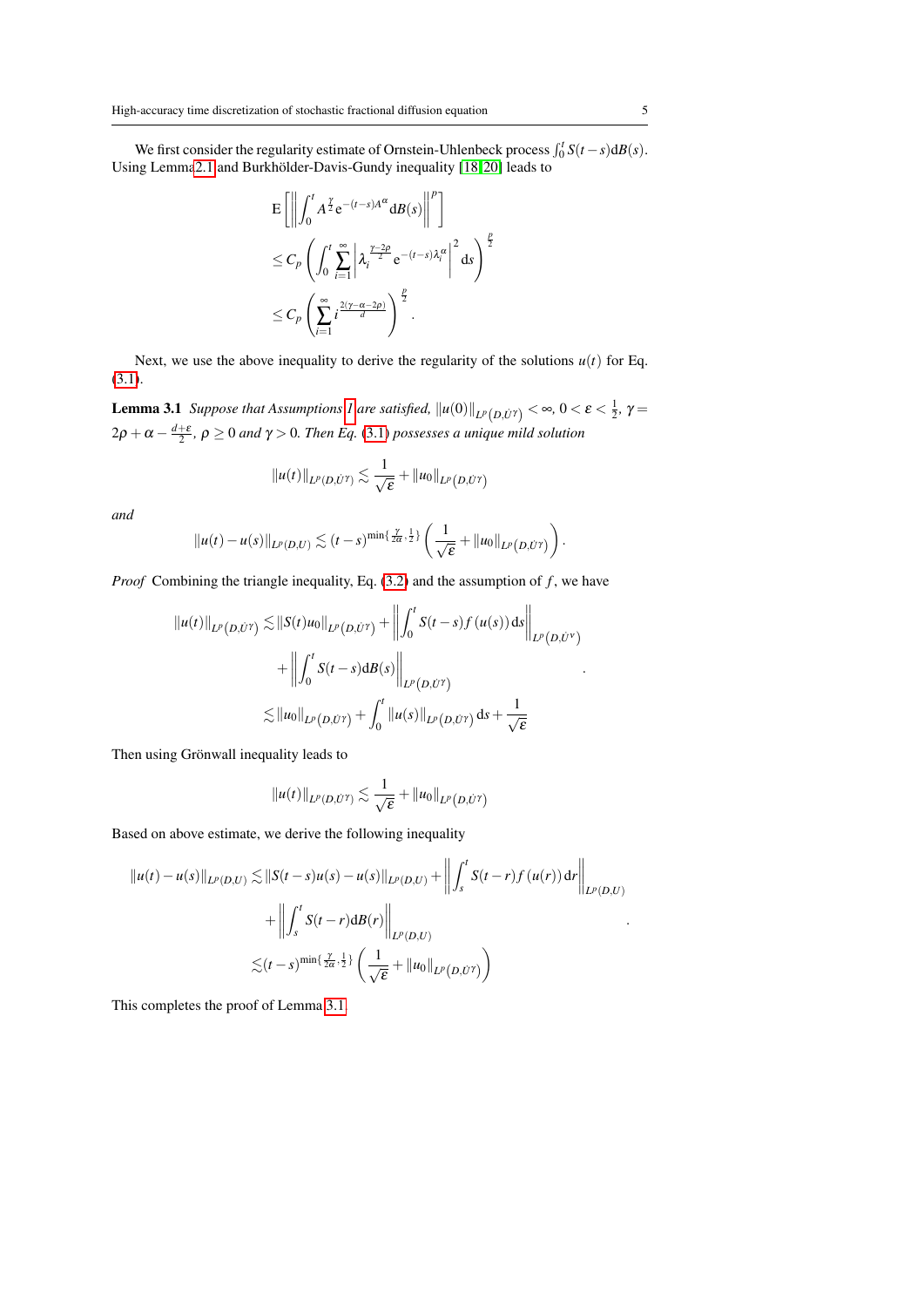In fact, the Hölder regularity of  $u(t)$  shows that if using the semi-implicit Euler method discretize directly Eq. [\(3.1\)](#page-3-1), the strong convergence rate is almost impossible to be bigger than  $\min\{\frac{\gamma}{2\alpha},\frac{1}{2}\}\$  in time. Therefore, in order to improve the convergence rate of time discretization, we firstly need to get an equivalent form of Eq.  $(3.1)$ , the regularity of whose solution is better than the one of the solution of Eq. [\(3.1\)](#page-3-1). Let

<span id="page-5-1"></span>
$$
u(t) = z(t) + \int_0^t S(t - s) dB(s).
$$
 (3.3)

Then

<span id="page-5-0"></span>
$$
dz(t) + A^{\alpha} z(t) dt = f(u(t)) dt.
$$
 (3.4)

The formal mild solution of Eq. [\(3.4\)](#page-5-0) is as follow:

<span id="page-5-2"></span>
$$
z(t) = S(t)z_0 + \int_0^t S(t - s) f(u(s)) ds.
$$
 (3.5)

Our purpose is to obtain a higher strong convergence rate in time than  $\min\{\frac{\gamma}{2\alpha},\frac{1}{2}\}\$  by discretizing Eqs. [\(3.3\)](#page-5-1) and [\(3.4\)](#page-5-0). Thus, we need to the following estimates to discuss the temporal error convergence.

<span id="page-5-3"></span>**Proposition [1](#page-2-1)** Suppose that Assumptions 1 are satisfied,  $0 < \varepsilon < \frac{1}{2}$ ,  $\gamma = 2\rho + \alpha - \frac{d+\varepsilon}{2}$ ,  $\gamma > 0$  and  $\left\| u_0 \right\|_{L^2\left( D, \dot{U}^{\max\{3\alpha, \gamma\}} \right)} < \infty$ , then

(i) *for*  $0 < \gamma \leq \alpha$ ,

$$
\left\|A^{\frac{\alpha}{2}}(z(t)-z(s))\right\|_{L^2(D,U)} \lesssim (t-s)^{\frac{1}{2}+\frac{\gamma}{2\alpha}-\varepsilon}\left(\frac{1}{\varepsilon\sqrt{\varepsilon}}+\frac{1}{\varepsilon}\|u_0\|_{L^2(D,U^{\max\{3\alpha,\gamma\}})}\right);
$$

(ii) *for*  $\gamma > \alpha$ *,* 

$$
\left\|A^{\frac{\alpha}{2}}\left(z(t)-z(s)\right)\right\|_{L^2(D,U)} \lesssim (t-s)\left(1+\|u_0\|_{L^2(D,U^{\max\{3\alpha,\gamma\}})}\right).
$$

*Proof* As  $0 < \gamma \le \alpha$ , according to the regularity of  $u(t)$ , Lemma [2.1](#page-2-0) and Eq. [\(3.5\)](#page-5-2), we derive

$$
\|A^{\frac{\alpha}{2}}(z(t)-z(s))\|_{L^{2}(D,U)}
$$
\n
$$
\lesssim \|A^{\frac{\alpha}{2}}(S(t)-S(s))z_{0}\|_{L^{2}(D,U)} + \left\|\int_{s}^{t} A^{\frac{\alpha}{2}}S(t-r)f(u(r)) dr\right\|_{L^{2}(D,U)}
$$
\n
$$
+ \left\|\int_{0}^{s} A^{\frac{\alpha}{2}}(S(t-r)-S(s-r)) f(u(r)) dr\right\|_{L^{2}(D,U)}
$$
\n
$$
\lesssim (t-s)^{\frac{1}{2}+\frac{\gamma}{2\alpha}} \|A^{\alpha+\frac{\gamma}{2}}u_{0}\|_{L^{2}(D,U)} + \int_{s}^{t} (t-r)^{-\frac{1}{2}+\frac{\gamma}{2\alpha}} \|A^{\frac{\gamma}{2}}f(u(r))\|_{L^{2}(D,U)} dr
$$
\n
$$
+ \int_{0}^{s} \|(A^{\alpha}(s-r))^{-1+\epsilon} A^{\alpha+\frac{\gamma}{2}-\alpha\epsilon}(t-s)^{\frac{1}{2}+\frac{\gamma}{2\alpha}-\epsilon} f(u(r))\|_{L^{2}(D,U)} dr
$$
\n
$$
\lesssim (t-s)^{\frac{1}{2}+\frac{\gamma}{2\alpha}-\epsilon} \left(\frac{1}{\epsilon\sqrt{\epsilon}}+\frac{1}{\epsilon}\|A^{\frac{3\alpha}{2}}z_{0}\|_{L^{2}(D,U)}\right).
$$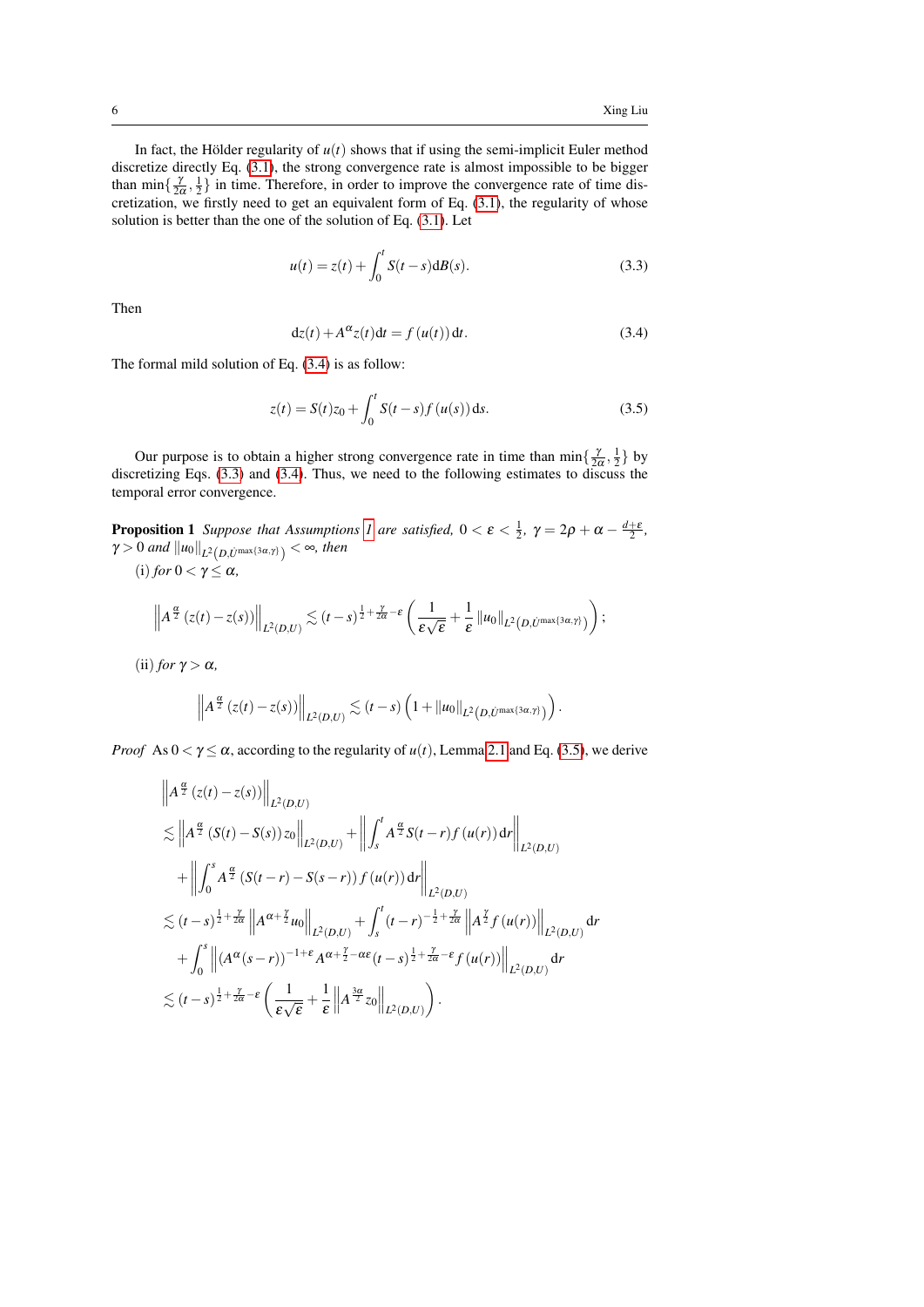For  $\alpha < \gamma < 4\alpha$ , similarly we have

$$
\|A^{\frac{\alpha}{2}}(z(t)-z(s))\|_{L^{2}(D,U)}
$$
\n
$$
\lesssim \|A^{\frac{\alpha}{2}}(S(t)-S(s))z_{0}\|_{L^{2}(D,U)} + \left\| \int_{s}^{t} A^{\frac{\alpha}{2}}S(t-r)f(u(r)) dr \right\|_{L^{2}(D,U)}
$$
\n
$$
+ \left\| \int_{0}^{s} A^{\frac{\alpha}{2}}(S(t-r)-S(s-r)) f(u(r)) dr \right\|_{L^{2}(D,U)}
$$
\n
$$
\lesssim (t-s) \|A^{\frac{3\alpha}{2}}z_{0}\|_{L^{2}(D,U)} + \int_{s}^{t} \|A^{\frac{\alpha}{2}}f(u(r))\|_{L^{2}(D,U)} dr
$$
\n
$$
+ \int_{0}^{s} \| (A^{\alpha}(s-r))^{-1+\frac{\gamma-\alpha}{3\alpha}} A^{\frac{3\alpha}{2}}(t-s) f(u(r))\|_{L^{2}(D,U)} dr
$$
\n
$$
\lesssim (t-s) \|A^{\max{\frac{3\alpha}{2},\frac{\gamma}{2}}}\Big|_{z_{0}}\Big\|_{L^{2}(D,U)}.
$$

If  $\gamma \geq 4\alpha$ , then we have the following fact

$$
\|A^{\frac{\alpha}{2}}(z(t)-z(s))\|_{L^{2}(D,U)}
$$
\n
$$
\lesssim (t-s)\|A^{\frac{3\alpha}{2}}z_{0}\|_{L^{2}(D,U)} + \int_{s}^{t}\|A^{\frac{\alpha}{2}}f(u(r))\|_{L^{2}(D,U)} dr
$$
\n
$$
+\| \int_{0}^{s} A^{\frac{3\alpha}{2}}(t-s)f(u(r)) dr \|_{L^{2}(D,U)}
$$
\n
$$
\lesssim (t-s)\|A^{\frac{3\gamma}{8}}z_{0}\|_{L^{2}(D,U)} + \int_{s}^{t}\|A^{\frac{\gamma}{8}}f(u(r))\|_{L^{2}(D,U)} dr
$$
\n
$$
+\int_{0}^{s}\|A^{\frac{3\gamma}{8}}(t-s)f(u(r))\|_{L^{2}(D,U)} dr
$$
\n
$$
\lesssim (t-s)\left(1+\|A^{\frac{3\gamma}{8}}z_{0}\|_{L^{2}(D,U)}\right).
$$

The proof of Proposition [1](#page-5-3) is complete.

In addition, we also need to get the regularity estimate of  $z(t)$  in time.

<span id="page-6-1"></span>**Proposition 2** *Suppose that Assumptions [1](#page-2-1) are satisfied,*  $\|u_0\|_{L^2(D, U^{\max\{2\alpha, \gamma\}})} < \infty$ ,  $0 < \varepsilon <$  $\frac{1}{2}$ ,  $\gamma = 2\rho + \alpha - \frac{d+\varepsilon}{2}$  and  $\gamma > 0$ . Then

$$
||z(t)-z(s)||_{L^2(D,U)} \lesssim (t-s) ||u_0||_{L^2(D,U^{\max{2\alpha,\gamma}})}.
$$

Proving Proposition [2](#page-6-1) can refer to the proof of Proposition [1.](#page-5-3)

### <span id="page-6-0"></span>4 Temporal Discretization

In this section, we will briefly recall the semi-implicit Euler scheme, and then modifying this scheme improve the convergence rate in time.

<span id="page-6-2"></span>Taking fixed size  $\tau = t_{k+1} - t_k$  with  $k = 0, 1, 2, ..., \frac{T}{\tau}$ . Then using the semi-implicit Euler scheme leads to the temporal semi-discretization of Eq. [\(3.4\)](#page-5-0),

$$
z_{n+1} - z_n + \tau A^{\alpha} z_{n+1} = \tau f(u_n). \qquad (4.1)
$$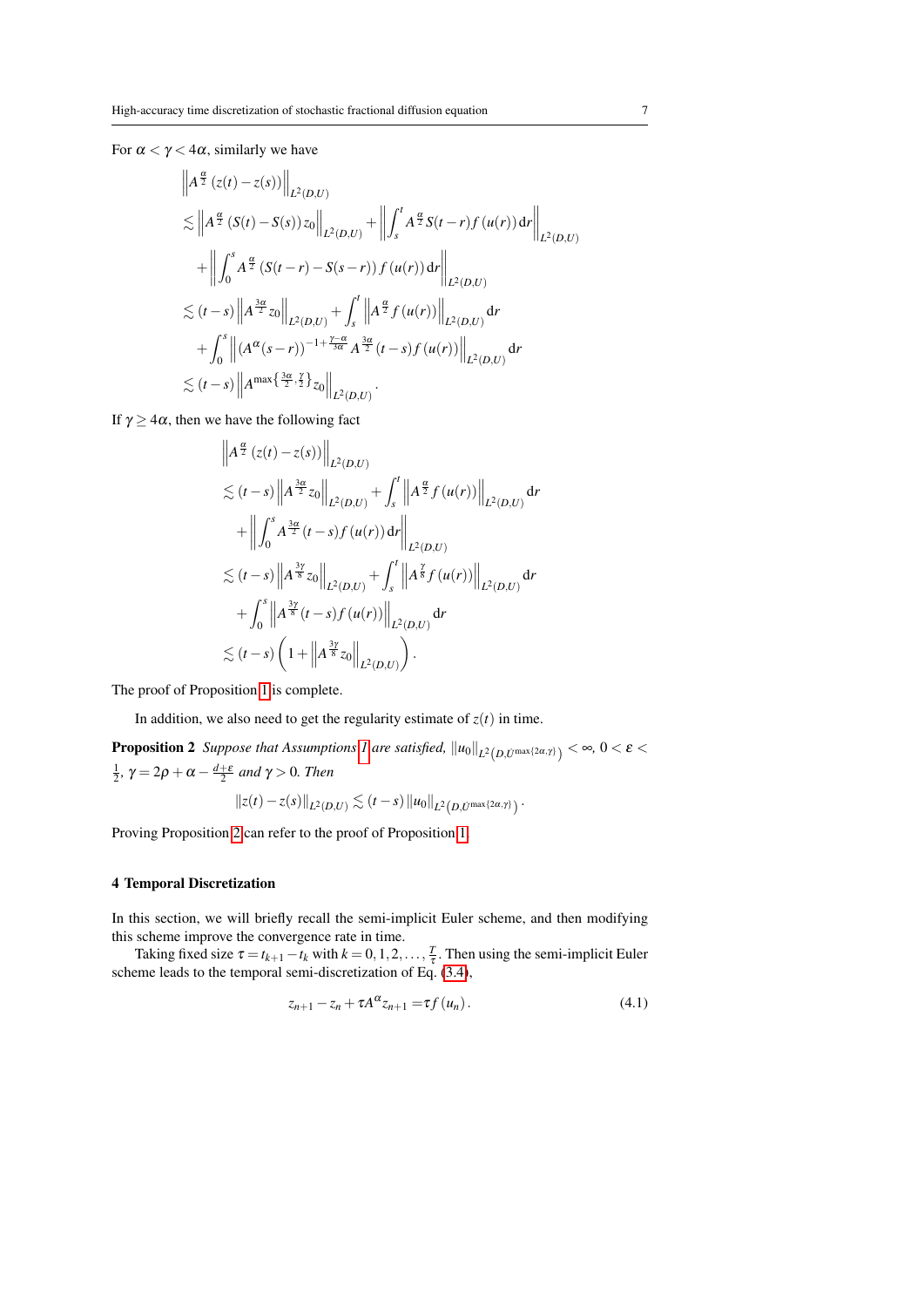The strong convergence rate of scheme [\(4.1\)](#page-6-2) is not more than  $\min\{\frac{\gamma}{2\alpha},\frac{1}{2}\}\.$  This fact can be confirmed by the following error estimate.

$$
\left\| \int_{t_n}^{t_{n+1}} f(u(s)) ds - \tau f(u_n) \right\|_{L^2(D,U)}
$$
\n
$$
\lesssim \left\| \int_{t_n}^{t_{n+1}} (f(u(s)) - f(u(t_n))) ds \right\|_{L^2(D,U)} + \left\| \tau (f(u(t_n)) - f(u_n)) \right\|_{L^2(D,U)}.
$$
\n
$$
\lesssim \tau^{1 + \min\{\frac{\gamma}{2\alpha},\frac{1}{2}\}} \left( \frac{1}{\sqrt{\varepsilon}} + \left\| u_0 \right\|_{L^2(D,U)} \right) + \tau \left\| u(t_n) - u_n \right\|_{L^2(D,U)}.
$$

In order to obtain the higher order strong approximation of  $u(t)$ , we will modify the discrete scheme of  $\int_{t_n}^{t_{n+1}} f(u(s)) ds$  in Eq. [\(4.1\)](#page-6-2). The inspiration of high accuracy discretization for  $f_{t_n}^{t_{n+1}} f(u(s))$  ds comes from Lagrange mean value theorem and independent increments of Brownian motion.

$$
\int_{t_n}^{t_{n+1}} (f(u(s)) - f(u(t_n))) ds = \int_{t_n}^{t_{n+1}} f'((1 - \theta_0)u(s) + \theta_0 u(t_n)) (u(s) - u(t_n)) ds,
$$

where  $0 < \theta_0 < 1$ . Then, using Eq. [\(3.3\)](#page-5-1) leads to

<span id="page-7-0"></span>
$$
\int_{t_n}^{t_{n+1}} (f(u(s)) - f(u(t_n))) ds
$$
\n
$$
= \int_{t_n}^{t_{n+1}} f'((1 - \theta_0)u(s) + \theta_0 u(t_n)) (z(s) - z(t_n)) ds
$$
\n
$$
+ \int_{t_n}^{t_{n+1}} f'((1 - \theta_0)u(s) + \theta_0 u(t_n)) \left[ \int_0^s S(s - r) dB(r) - \int_0^{t_n} S(t_n - r) dB(r) \right] ds.
$$
\n(4.2)

The Proposition [2](#page-6-1) implies that

$$
\left\| \int_{t_n}^{t_{n+1}} f'((1-\theta_0)u(s)+\theta_0u(t_n)) (z(s)-z(t_n)) ds \right\|_{L^2(D,U)} \lesssim \tau^2 \|u_0\|_{L^2(D,U^{\max\{2\alpha,\gamma\}})}.
$$

Thus, the rest of the problem is how to get the high accuracy approximation of stochastic integral in Eq. [\(4.2\)](#page-7-0). We rewrite stochastic integral as

$$
\int_{t_n}^{t_{n+1}} \left[ \int_{t_n}^s S(s-r) d\mathcal{B}(r) + \int_0^{t_n} S(s-r) d\mathcal{B}(r) - \int_0^{t_n} S(t_n-r) d\mathcal{B}(r) \right] ds.
$$

The independent increments of Brownian motion ensures that  $\int_{t_n}^{t_{n+1}} \int_{t_n}^{s} S(s-r) dP(r) ds$  does not prevent us from obtaining the higher convergence rate of the modifying scheme. Therefore, we only consider the following equation.

$$
\int_{t_n}^{t_{n+1}} \left[ \int_0^{t_n} S(s-r) d\mathcal{B}(r) - \int_0^{t_n} S(t_n-r) d\mathcal{B}(r) \right] ds
$$
  
=  $A^{-\alpha} \int_0^{t_n} S(t_n-r) d\mathcal{B}(r) - A^{-\alpha} \int_0^{t_n} S(t_{n+1}-r) d\mathcal{B}(r) - \tau \int_0^{t_n} S(t_n-r) d\mathcal{B}(r)$ 

Using Itô isometry to leads

$$
E\left[\left(\int_0^{t_n} e^{-\lambda_i^{\alpha}(t_n-s)} d\beta^i(s)\right)^2\right] = \frac{1-e^{-2\lambda_i t_n}}{2\lambda_i^{\alpha}},
$$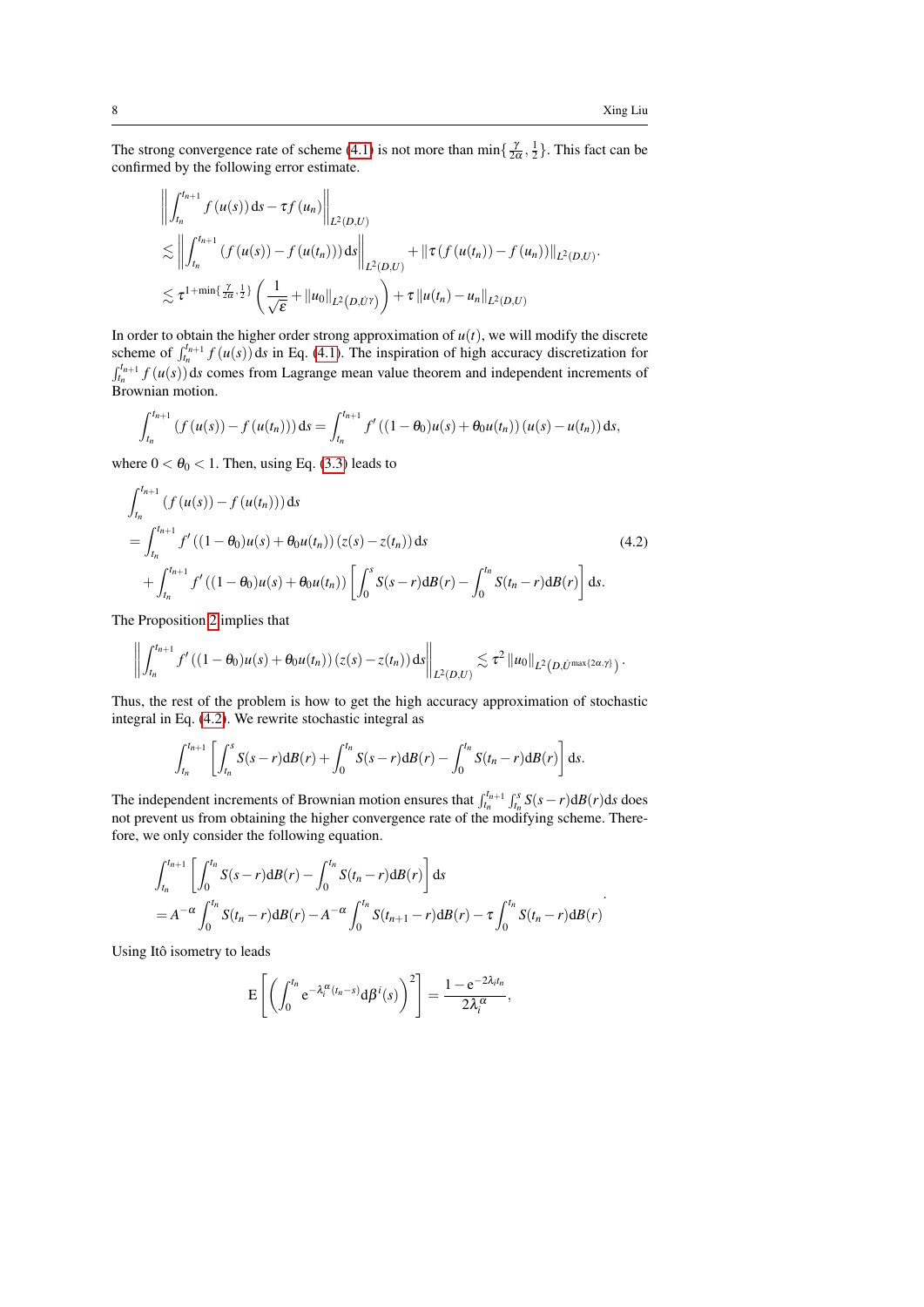which implies that

$$
\int_0^{t_n} e^{-\lambda_i^{\alpha}(t_n-s)} d\beta^i(s)
$$

is a centred Gaussian random variable with variance  $\frac{1-e^{-2\lambda_i t_n}}{2\lambda_i a}$  $rac{e^{-2\lambda t}m}{2\lambda_i^{\alpha}}$ . Then the simulation of stochastic integral  $\int_0^{t_n} S(t_n - s) dB(s)$  is easily implementable without approximation. Meanwhile, using the similar method get the simulation of  $\int_{t_n}^{t_{n+1}} \int_0^{t_n} S(s-r) dB(r) ds$ . To sum up, we can get a semi-discretization, whose convergence rate is better than one of Eq. [\(4.1\)](#page-6-2) in time. The detailed method is as follows

$$
z_1 - z_0 + \tau A^{\alpha} z_1 = \tau f(u_0)
$$

<span id="page-8-1"></span>and for  $n \geq 1$ ,

$$
z_{n+1} - z_n + \tau A^{\alpha} z_{n+1}
$$
  
=  $\tau f(u_n) - \tau \frac{f(u_n) - f(u_{n-1})}{u_n - u_{n-1}} \int_0^{t_n} S(t_n - r) dB(r)$   
+  $\frac{f(u_n) - f(u_{n-1})}{u_n - u_{n-1}} \int_0^{t_n} A^{-\alpha} [S(t_n - r) - S(t_{n+1} - r)] dB(r).$  (4.3)

Applying the recursion gives

<span id="page-8-0"></span>
$$
z_{n+1} = \frac{z_0}{(1 + \tau A^{\alpha})^{n+1}} + \tau \sum_{k=0}^{n} \frac{f(u_k)}{(1 + \tau A^{\alpha})^{n-k+1}} + \tau \sum_{k=1}^{n} \frac{f(u_k) - f(u_{k-1})}{(1 + \tau A^{\alpha})^{n-k+1} (u_k - u_{k-1})} \int_0^{t_k} S(t_k - r) dB(r) \qquad (4.4)
$$

$$
- \sum_{k=1}^{n} \frac{f(u_k) - f(u_{k-1})}{(1 + \tau A^{\alpha})^{n-k+1} (u_k - u_{k-1})} \int_0^{t_k} A^{-\alpha} \left[ S(t_k - r) - S(t_{k+1} - r) \right] dB(r).
$$

Using Eq. [\(3.3\)](#page-5-1), then we obtain the approximation of  $u(t_n)$  in time

$$
u_n = z_n + \int_0^{t_n} S(t_n - s) dB(s),
$$

which shows

$$
u(t_n)-u_n=z(t_n)-z_n
$$

and

$$
||u_n||_{L^2(D,U)} \lesssim ||z_n||_{L^2(D,U)} + \left||\int_0^{t_n} S(t_n - s) dB(s)\right||_{L^2(D,U)}.
$$

Thus, we analyze directly the stability and error estimates of *zn*.

Theorem 4.1 *Let z<sup>n</sup> be expressed by Eq.* [\(4.4\)](#page-8-0)*. Suppose that Assumptions [1](#page-2-1) are satisfied,*  $0<\varepsilon<\frac{1}{2}$ ,  $\|u_0\|_{L^2(D,\dot{U}^\gamma)}<\infty, \, \gamma=2\rho+\alpha-\frac{d+\varepsilon}{2}, \, \rho\geq 0$  and  $\gamma>0.$  Then

$$
||z_n||_{L^2(D,U)} \lesssim ||z_0||_{L^2(D,U)} + 1.
$$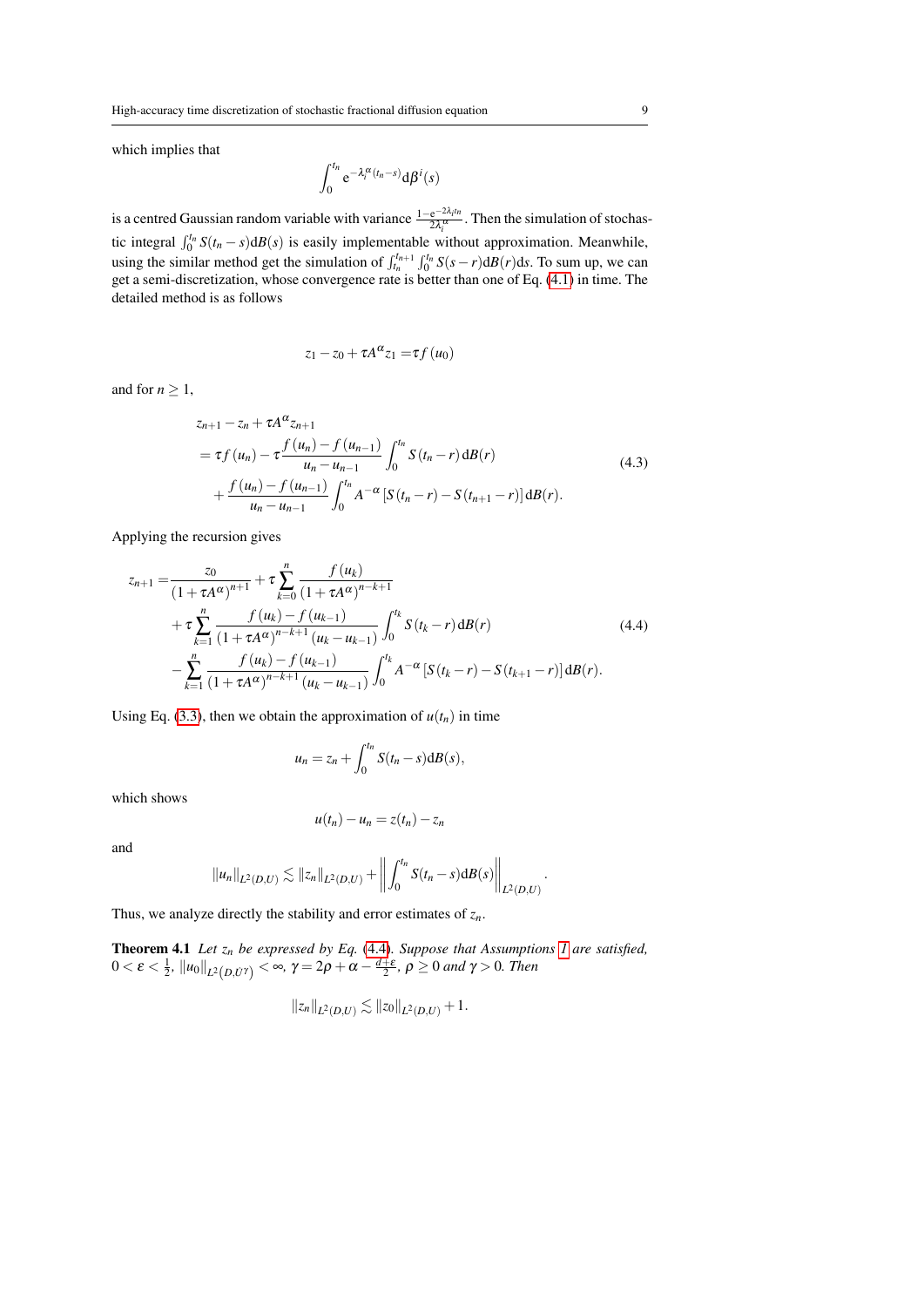*Proof* Let

$$
\Psi_1 u_k = (1 - \theta)u_k + \theta u_{k-1}, \quad 0 < \theta < 1.
$$

Using triangle inequality and Lagrange mean value theorem leads to

$$
\begin{split}\n&\|\bar{z}_{n+1}\|_{L^{2}(D,U)} \\
&\lesssim \left\|\frac{z_{0}}{(1+\tau A^{\alpha})^{n+1}}\right\|_{L^{2}(D,U)} + \tau \sum_{k=0}^{n} \left\|\frac{f(u_{k})}{(1+\tau A^{\alpha})^{n-k+1}}\right\|_{L^{2}(D,U)} \\
&+ \tau \sum_{k=1}^{n} \left\|\frac{f(u_{k})-f(u_{k-1})}{(1+\tau A^{\alpha})^{n-k+1}(u_{k}-u_{k-1})}\int_{0}^{t_{k}} S(t_{k}-r) dB(r)\right\|_{L^{2}(D,U)} \\
&+ \sum_{k=1}^{n} \left\|\frac{f(u_{k})-f(u_{k-1})}{(1+\tau A^{\alpha})^{n-k+1}(u_{k}-u_{k-1})}\int_{0}^{t_{k}} A^{-\alpha} [S(t_{k}-r)-S(t_{k+1}-r)] dB(r)\right\|_{L^{2}(D,U)} \\
&\lesssim \|\bar{z}_{0}\|_{L^{2}(D,U)} + \tau \sum_{k=0}^{n} \left(\|\bar{z}_{k}\|_{L^{2}(D,U)} + \left\|\int_{0}^{t_{k}} S(t_{k}-r) dB(r)\right\|_{L^{2}(D,U)}\right) + 1 \\
&+ \tau \sum_{k=1}^{n} \left\|f'(W_{1}u_{k})\int_{0}^{t_{k}} S(t_{k}-r) dB(r)\right\|_{L^{2}(D,U)} \\
&+ \sum_{k=1}^{n} \left\|f'(W_{1}u_{k})\int_{0}^{t_{k}} A^{-\alpha} [S(t_{k}-r)-S(t_{k+1}-r)] dB(r)\right\|_{L^{2}(D,U)} \\
&\lesssim \|\bar{z}_{0}\|_{L^{2}(D,U)} + \tau \sum_{k=0}^{n} \left(\|\bar{z}_{k}\|_{L^{2}(D,U)} + \left\|\int_{0}^{t_{k}} S(t_{k}-r) dB(r)\right\|_{L^{2}(D,U)}\right) + 1 \\
&+ \tau \sum_{k=1}^{n} \left\|\int_{0}^{t_{k}} S(t_{k}-r) dB(r)\right\|_{L^{2}(D,U)} + \sum_{k=1}^{n} \int_{t_{k}}^{t_{k+1}} \left\|\int_{0}^{t_{k}} S(r_{1}-r) dB(r)\right\|_{L^{2}(D,U)} dr_{1} \\
&\lesssim \tau
$$

Thanks to the discrete Grönwall inequality, we have

$$
\mathbf{E}\left[\|z_{n+1}\|_{L^2(D,U)}\right] \lesssim \|z_0\|_{L^2(D,U)} + 1.
$$

Next, we discuss the convergence behavior of  $z(t_{n+1}) - z_{n+1}$  in the sense of meansquared *L*<sup>2</sup>-norm. Based on Proposition [1,](#page-5-3) we have two cases to look at. Let  $e_{n+1} = z(t_{n+1}) - z(t_{n+1})$  $z_{n+1}$ . One can obtain the following estimates by using Lemma [3.1,](#page-4-0) Proposition [1](#page-5-3) and Proposition [2.](#page-6-1)

<span id="page-9-0"></span>Theorem 4.2 *Let z<sup>n</sup> be expressed by Eq.* [\(4.4\)](#page-8-0)*. Suppose that Assumptions [1](#page-2-1) are satisfied,*  $0<\pmb{\varepsilon}<\frac{1}{2}$ ,  $\left\|u_0\right\|_{L^2\left(D,l\right)^{\max\{3\alpha,\gamma\}}}<\infty,$   $\gamma=2\rho+\alpha-\frac{\overline{d+\varepsilon}}{2},$   $\rho\geq0,$   $\gamma>0$  and

$$
u_n = z_n + \int_0^{t_n} S(t_n - s) dB(s).
$$

*Then*

(i) *for*  $0 < \gamma \leq \alpha$ 

$$
\|e_{n+1}\|_{L^2(D,U)} \lesssim \frac{1}{\varepsilon\sqrt{\varepsilon}}\tau^{\frac{\gamma}{\alpha}-\varepsilon}\left(\|u_0\|_{L^2(D,U^{\max\{3\alpha,\gamma\}})}+1\right).
$$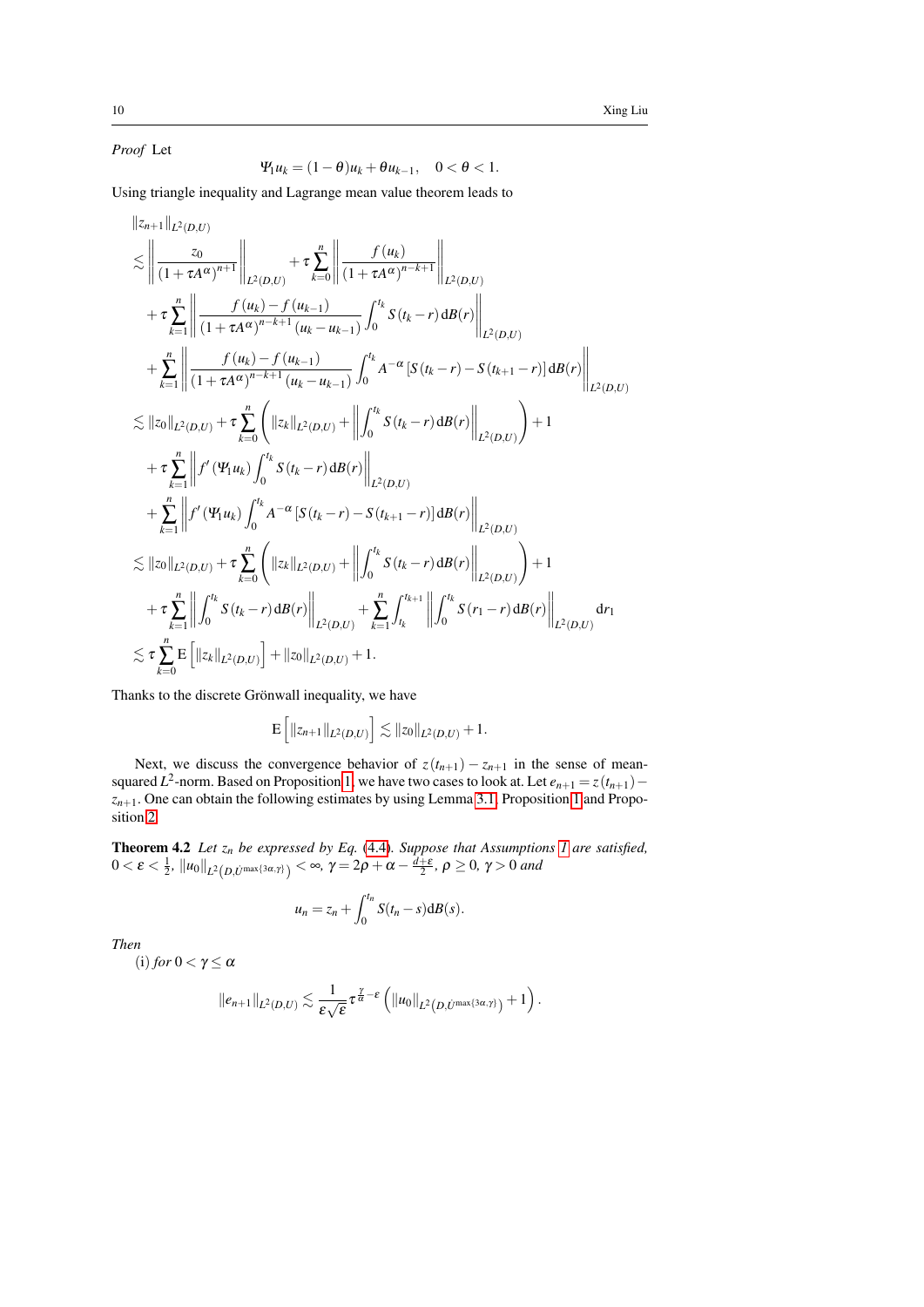(ii) *for*  $\gamma > \alpha$ 

$$
\|e_{n+1}\|_{L^2(D,U)} \lesssim \tau \left( \|u_0\|_{L^2(D, U^{\max\{3\alpha,\gamma\}})} + 1 \right).
$$

*Proof* Using directly Eqs. [\(3.5\)](#page-5-2) and [\(4.4\)](#page-8-0) to prove Theorem [4.2](#page-9-0) is complicated, thus we consider using Eqs. [\(3.4\)](#page-5-0) and [\(4.3\)](#page-8-1) to derive the above estimates. Let  $\xi \in U$ , then the weak formulations of Eqs. [\(3.4\)](#page-5-0) and [\(4.3\)](#page-8-1) are as follows

<span id="page-10-0"></span>
$$
\langle z(t_{n+1}) - z(t_n), \xi \rangle + \left\langle \int_{t_n}^{t_{n+1}} A^{\alpha} z(t) dt, \xi \right\rangle = \left\langle \int_{t_n}^{t_{n+1}} f(u(t)) dt, \xi \right\rangle \tag{4.5}
$$

<span id="page-10-1"></span>and

$$
\langle z_{n+1} - z_n, \xi \rangle + \langle \tau A^{\alpha} z_{n+1}, \xi \rangle
$$
  
=\langle \tau f(u\_n), \xi \rangle - \langle \tau \frac{f(u\_n) - f(u\_{n-1})}{u\_n - u\_{n-1}} \int\_0^{t\_n} S(t\_n - r) dB(r), \xi \rangle  
+ \langle \frac{f(u\_n) - f(u\_{n-1})}{u\_n - u\_{n-1}} \int\_0^{t\_n} A^{-\alpha} [S(t\_n - r) - S(t\_{n+1} - r)] dB(r), \xi \rangle. (4.6)

Let  $\xi = e_{n+1}$  and

$$
\Psi_2 u(s) = (1 - \theta_1)u(s) + \theta_1 u(t_k), \quad t_k < s < t_{k+1}, \quad 0 < \theta_1 < 1.
$$

Using Lagrange mean value theorem, Eqs. [\(4.5\)](#page-10-0) and [\(4.6\)](#page-10-1) leads to

<span id="page-10-2"></span>
$$
\langle e_{n+1} - e_n, e_{n+1} \rangle
$$
  
\n
$$
= \left\langle - \int_{t_n}^{t_{n+1}} A^{\alpha} \left[ z(s) - z_{n+1} \right] ds + \int_{t_n}^{t_{n+1}} \left[ f(u(s)) - f(u_n) \right] ds, e_{n+1} \right\rangle
$$
  
\n
$$
- \left\langle f'(\Psi_1 u_n) \int_0^{t_n} A^{-\alpha} \left[ S(t_n - r) - S(t_{n+1} - r) \right] dB(r), e_{n+1} \right\rangle
$$
  
\n
$$
+ \left\langle \tau f'(\Psi_1 u_n) \int_0^{t_n} S(t_n - r) dB(r), e_{n+1} \right\rangle
$$
  
\n
$$
= \left\langle - \int_{t_n}^{t_{n+1}} A^{\alpha} \left[ z(s) - z_{n+1} \right] ds, e_{n+1} \right\rangle
$$
  
\n
$$
+ \left\langle \int_{t_n}^{t_{n+1}} \left[ f'(\Psi_2 u(s)) \left[ u(s) - u(t_n) \right] + f(u(t_n)) - f(u_n) \right] ds, e_{n+1} \right\rangle
$$
  
\n
$$
- \left\langle \int_{t_n}^{t_{n+1}} f'(\Psi_1 u_n) \int_0^{t_n} \left[ S(s - r) - S(t_n - r) \right] dB(r) ds, e_{n+1} \right\rangle
$$

Substituting Eq. [\(3.3\)](#page-5-1) into Eq. [\(4.7\)](#page-10-2), we have

$$
\langle e_{n+1} - e_n, e_{n+1} \rangle
$$
  
=  $\langle - \int_{t_n}^{t_{n+1}} A^{\alpha} [z(s) - z_{n+1}] ds, e_{n+1} \rangle$   
+  $\langle \int_{t_n}^{t_{n+1}} [f'(\Psi_2 u(s)) [z(s) - z(t_n)] + f(u(t_n)) - f(u_n)] ds, e_{n+1} \rangle$   
-  $\langle \int_{t_n}^{t_{n+1}} [f'(\Psi_1 u_n) - f'(\Psi_2 u(s))] \int_0^{t_n} [S(s-r) - S(t_n - r)] dB(r) ds, e_{n+1} \rangle$   
+  $\langle \int_{t_n}^{t_{n+1}} f'(\Psi_2 u(s)) \int_{t_n}^s S(s-r) dB(r) ds, e_{n+1} \rangle$ .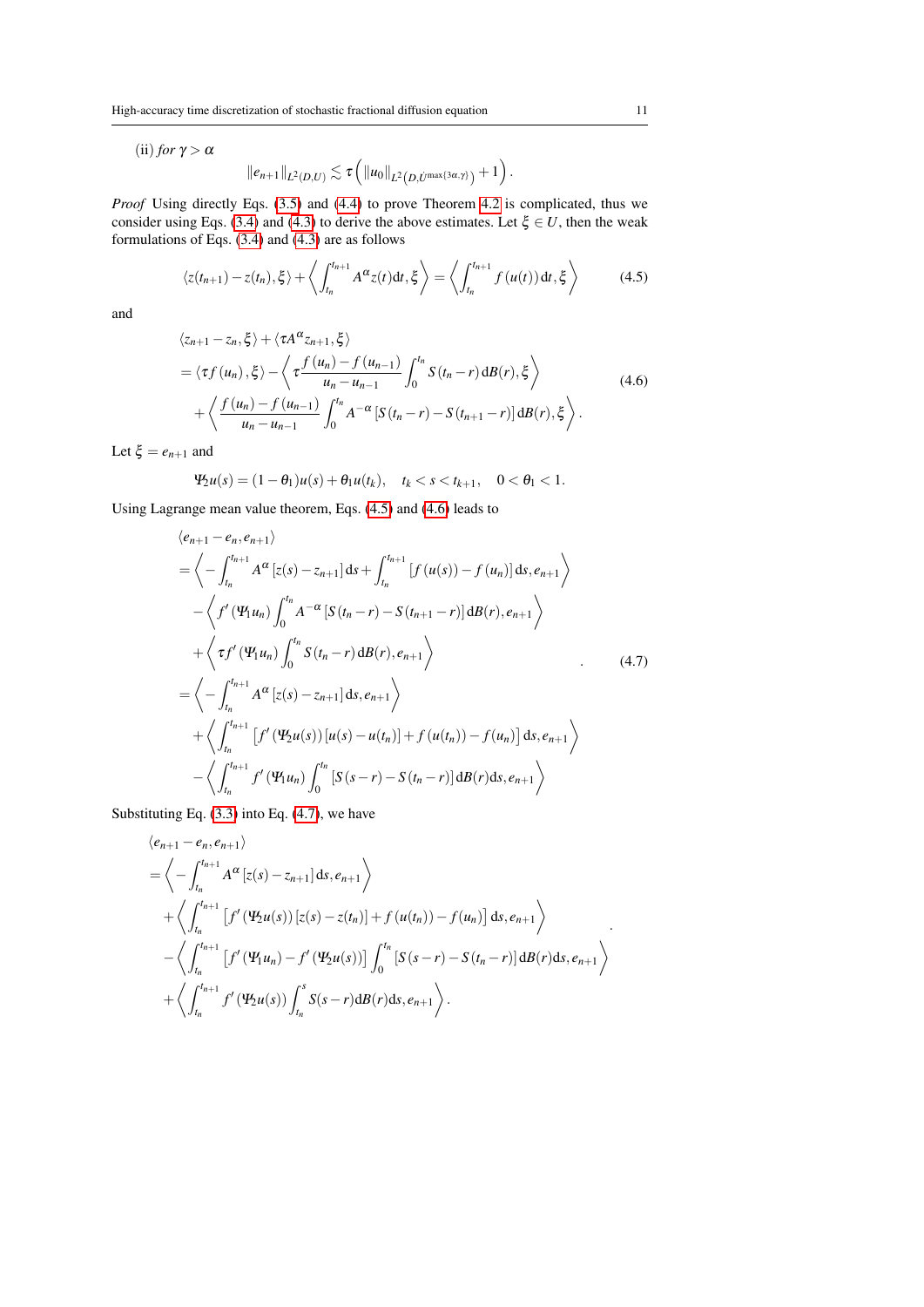Thanks to

$$
\langle e_{n+1}-e_n, e_{n+1}\rangle = \frac{1}{2}\left[\|e_{n+1}\|^2 - \|e_n\|^2\right] + \frac{1}{2}\|e_{n+1}-e_n\|^2,
$$

then

$$
\frac{1}{2}E\left[\|e_{n+1}\|^2 - \|e_n\|^2\right] + \frac{1}{2}E\left[\|e_{n+1} - e_n\|^2\right] \n= E\left[\left\langle -\int_{t_n}^{t_{n+1}} A^{\alpha} \left[z(s) - z_{n+1}\right] ds, e_{n+1}\right\rangle\right] \n+ E\left[\left\langle \int_{t_n}^{t_{n+1}} \left(f' \left(\Psi_2 u(s)\right) \left[z(s) - z(t_n)\right] + f \left(u(t_n)\right) - f \left(u_n\right)\right) ds, e_{n+1}\right\rangle\right] \n+ E\left[\left\langle \int_{t_n}^{t_{n+1}} f' \left(\Psi_2 u(s)\right) \int_{t_n}^s S(s - r) d\mathcal{B}(r) ds, e_{n+1}\right\rangle\right] \n+ E\left[\left\langle \int_{t_n}^{t_{n+1}} \left[f' \left(\Psi_2 u(s)\right) - f' \left(u(t_n)\right)\right] \int_0^{t_n} \left[S(s - r) - S(t_n - r)\right] d\mathcal{B}(r) ds, e_{n+1}\right\rangle\right] \n+ E\left[\left\langle \int_{t_n}^{t_{n+1}} \left[f' \left(u(t_n)\right) - f' \left(\Psi_1 u_n\right)\right] \int_0^{t_n} \left[S(s - r) - S(t_n - r)\right] d\mathcal{B}(r) ds, e_{n+1}\right\rangle\right] \n= J_1 + J_2 + J_3 + J_4 + J_5.
$$
\n(4.8)

As  $\gamma > 0$ , the Proposition [2](#page-6-1) shows that the Hölder regularity of  $z(t)$  is independent of  $\gamma$  in time. Thus, the estimate of  $J_2$  is discussed only in one case.

$$
J_2 \lesssim \int_{t_n}^{t_{n+1}} \mathbf{E} \left[ \left\| f' \left( \mathbf{\Psi}_2 u(s) \right) [z(s) - z(t_n)] \right\| \left\| e_{n+1} \right\| \right] ds
$$
  
+ 
$$
\int_{t_n}^{t_{n+1}} \mathbf{E} \left[ \left\| f \left( u(t_n) \right) - f \left( u_n \right) \right\| \left\| e_{n+1} \right\| \right] ds
$$
  

$$
\lesssim \int_{t_n}^{t_{n+1}} \mathbf{E} \left[ \left\| f' \left( \mathbf{\Psi}_2 u(s) \right) [z(s) - z(t_n)] \right\| \left\| e_{n+1} \right\| \right] ds + \int_{t_n}^{t_{n+1}} \mathbf{E} \left[ \left\| e_n \right\| \left\| e_{n+1} \right\| \right] ds
$$
  

$$
\lesssim \int_{t_n}^{t_{n+1}} \mathbf{E} \left[ \left\| [z(s) - z(t_n)] \right\|^2 + \left\| e_{n+1} \right\|^2 \right] ds + \int_{t_n}^{t_{n+1}} \mathbf{E} \left[ \left\| e_n \right\|^2 + \left\| e_{n+1} \right\|^2 \right] ds
$$
  

$$
\lesssim \tau^3 \left\| u_0 \right\|_{L^2(D, U^{\max\{2\alpha, \gamma\}})}^2 + \tau \mathbf{E} \left[ \left\| e_n \right\|^2 + \left\| e_{n+1} \right\|^2 \right].
$$

As  $0 < \gamma \le \alpha$ , using the Proposition [1,](#page-5-3) Hölder inequality and Youngs inequality leads to the estimate of  $J_1$ .

$$
J_{1} = E\left[\left\langle -\int_{t_{n}}^{t_{n+1}} A^{\frac{\alpha}{2}} \left[z(s) - z(t_{n+1}) + z(t_{n+1}) - z_{n+1}\right] ds, A^{\frac{\alpha}{2}} e_{n+1}\right\rangle\right] \n\lesssim \int_{t_{n}}^{t_{n+1}} E\left[\left\| A^{\frac{\alpha}{2}} \left[z(s) - z(t_{n+1})\right]\right\| \left\| A^{\frac{\alpha}{2}} e_{n+1}\right\| \right] ds - \tau E\left[\left\| A^{\frac{\alpha}{2}} e_{n+1}\right\|^{2}\right] \n\lesssim \int_{t_{n}}^{t_{n+1}} E\left[\left\| A^{\frac{\alpha}{2}} \left[z(s) - z(t_{n+1})\right]\right\|^{2} + \left\| A^{\frac{\alpha}{2}} e_{n+1}\right\|^{2}\right] ds - \tau E\left[\left\| A^{\frac{\alpha}{2}} e_{n+1}\right\|^{2}\right] \n\lesssim \tau^{2+\frac{\gamma}{\alpha}-2\epsilon} \left(\frac{1}{\epsilon^{3}} + \frac{1}{\epsilon^{2}} \|\mathbf{u}_{0}\|_{L^{2}(D, \dot{U}^{\max\{3\alpha, \gamma\}})}^{2}\right).
$$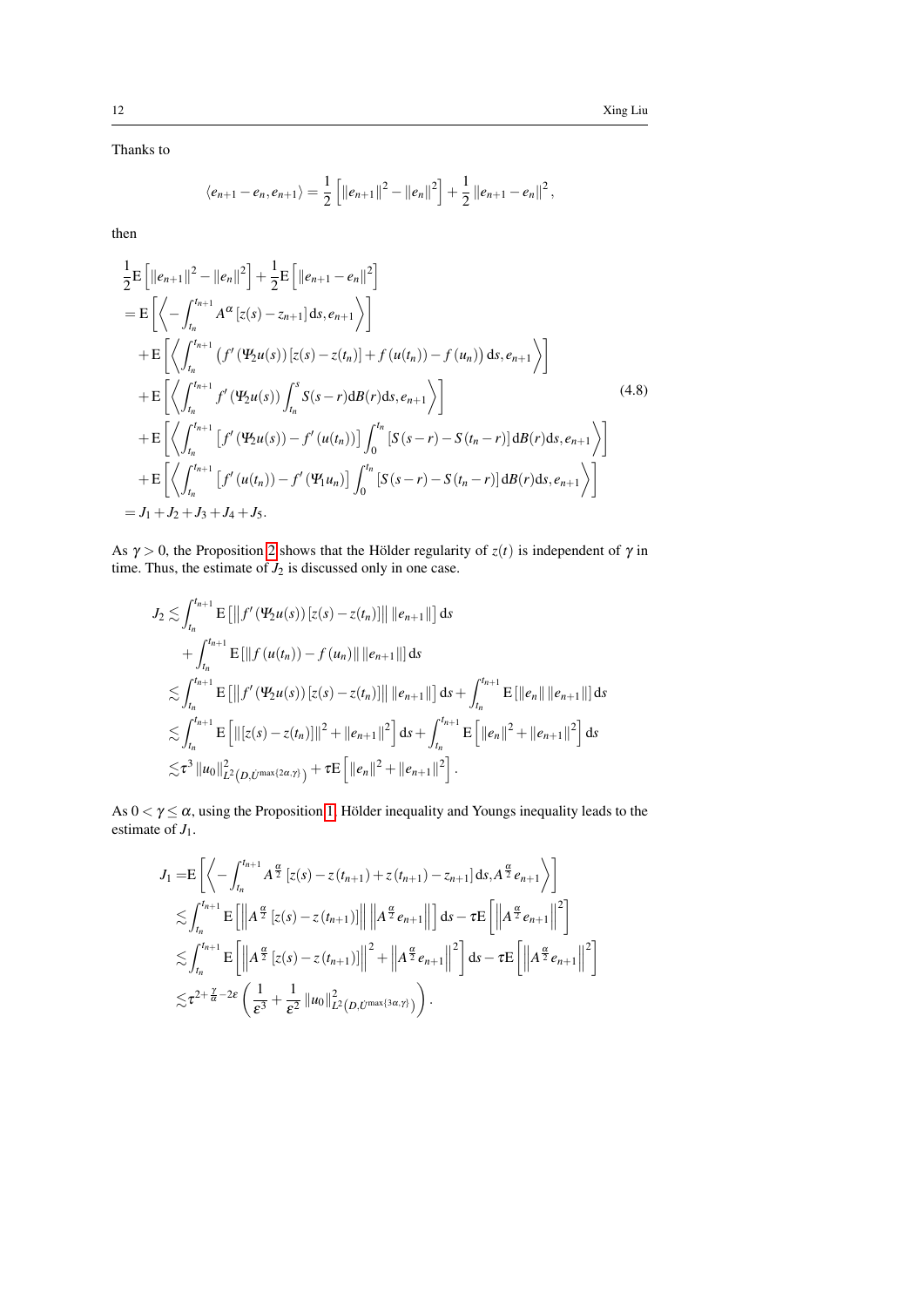To make use of independent increments of Brownian motion, *J*<sup>3</sup> is decomposed into two parts.

$$
J_{3} = E \left[ \left\langle \int_{t_{n}}^{t_{n+1}} (f'( \Psi_{2} u(s)) - f'( u(t_{n})) + f'( u(t_{n}))) \int_{t_{n}}^{s} S(s-r) d B(r) ds, e_{n+1} \right\rangle \right]
$$
  
\n
$$
\lesssim E \left[ \int_{t_{n}}^{t_{n+1}} \left\| (f'( \Psi_{2} u(s)) - f'( u(t_{n}))) \int_{t_{n}}^{s} S(s-r) d B(r) \right\| ||e_{n+1}|| ds \right]
$$
  
\n
$$
+ E \left[ \left\langle \int_{t_{n}}^{t_{n+1}} f'( u(t_{n})) \int_{t_{n}}^{s} S(s-r) d B(r) ds, e_{n+1} \right\rangle \right]
$$
  
\n
$$
= J_{31} + J_{32}
$$

Combining Assumptions [1,](#page-2-1) Lemma [3.1,](#page-4-0) Youngs inequality and Burkhölder-Davis-Gundy inequality leads to

$$
J_{31} \lesssim E\left[\int_{t_n}^{t_{n+1}} \left\| \left(f'(\Psi_2 u(s)) - f'(u(t_n))\right) \int_{t_n}^s S(s-r) d\mathcal{B}(r) \right\|^2 ds \right] + \tau E\left[\|e_{n+1}\|^2\right]
$$
  
\n
$$
\lesssim \int_{t_n}^{t_{n+1}} E\left[\left\| \left(f'(\Psi_2 u(s)) - f'(u(t_n))\right) \right\|^4 \right] ds
$$
  
\n
$$
+ \int_{t_n}^{t_{n+1}} E\left[\left\| \int_{t_n}^s S(s-r) d\mathcal{B}(r) \right\|^4 \right] ds + \tau E\left[\|e_{n+1}\|^2\right]
$$
  
\n
$$
\lesssim \tau^{1+\frac{2\gamma}{\alpha}} \left(\frac{1}{\epsilon} + \|u_0\|_{L^4(D, \dot{U}^{\gamma})}^4\right) + \int_{t_n}^{t_{n+1}} \left(\sum_{i=1}^{\infty} \lambda_i^{-2\rho} \int_{t_n}^s e^{-2\lambda_i^{\alpha}(s-r)} dr\right)^2 ds + \tau E\left[\|e_{n+1}\|^2\right]
$$
  
\n
$$
\lesssim \tau^{1+\frac{2\gamma}{\alpha}} \left(\frac{1}{\epsilon} + \|u_0\|_{L^4(D, \dot{U}^{\gamma})}^4\right) + \tau^{1+\frac{2\gamma}{\alpha}} \left[\sum_{i=1}^{\infty} \lambda_i^{\gamma-\alpha-2\rho}\right]^2 + \tau E\left[\|e_{n+1}\|^2\right].
$$

To obtain the error estimate of  $J_{32}$ , we need the following auxiliary Eq. [\(4.9\)](#page-12-0). Combining Eqs. [\(3.5\)](#page-5-2) and [\(4.4\)](#page-8-0), we have

<span id="page-12-0"></span>
$$
e_{n+1} = S(t_{n+1}) z_0 - \frac{z_0}{(1 + \tau A^{\alpha})^{n+1}} + \sum_{i=0}^{n-1} \int_{t_i}^{t_{i+1}} \left( S(t_{n+1} - s) f(u(s)) - \frac{f(u_i)}{(1 + \tau A^{\alpha})^{n-i+1}} \right) ds - \tau \sum_{k=0}^{n} \frac{f(u_k) - f(u_{k-1})}{(1 + \tau A^{\alpha})^{n-k+1} (u_k - u_{k-1})} \int_{0}^{t_k} S(t_k - r) dB(r) + \sum_{k=0}^{n} \frac{f(u_k) - f(u_{k-1})}{(1 + \tau A^{\alpha})^{n-k+1} (u_k - u_{k-1})} \int_{0}^{t_k} A^{-\alpha} [S(t_k - r) - S(t_{k+1} - r)] dB(r) + \int_{t_n}^{t_{n+1}} \left( S(t_{n+1} - s) f(u(t_n)) - \frac{f(u_n)}{(1 + \tau A^{\alpha})} \right) ds + \int_{t_n}^{t_{n+1}} S(t_{n+1} - s) [f(u(s)) - f(u(t_n))] ds.
$$
\n(4.9)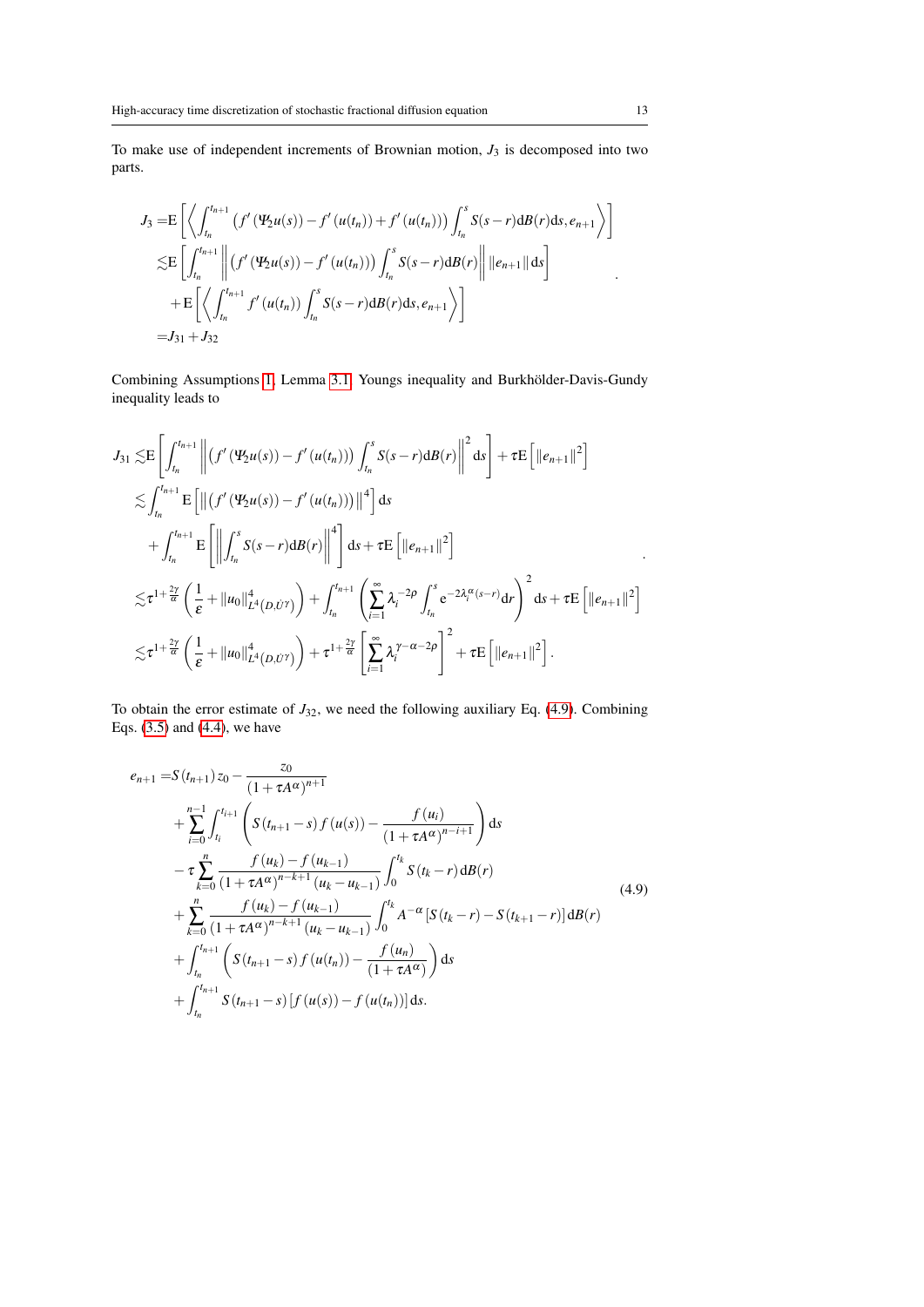Substituting [\(4.9\)](#page-12-0) into  $J_{32}$ , then independent increment of  $B(t)$  implies

$$
J_{32} = E\left[\left\langle \int_{t_n}^{t_{n+1}} f'(u(t_n)) \int_{t_n}^s S(s-r) dB(r) ds, \int_{t_n}^{t_{n+1}} S(t_{n+1}-s) \left[ f(u(s)) - f(u(t_n)) \right] ds \right\rangle\right]
$$
  
\n
$$
\lesssim E\left[\int_{t_n}^{t_{n+1}} \left\| f'(u(t_n)) \int_{t_n}^s S(s-r) dB(r) \right\| ds \int_{t_n}^{t_{n+1}} \left\| f(u(s)) - f(u(t_n)) \right\| dt \right]
$$
  
\n
$$
\lesssim \int_{t_n}^{t_{n+1}} \int_{t_n}^{t_{n+1}} E\left[\left\| \int_{t_n}^s S(s-r) dB(r) \right\|^2 + \left\| u(t) - u(t_n) \right\|^2 \right] dt ds
$$
  
\n
$$
\lesssim \tau^{2+\frac{\gamma}{\alpha}} \sum_{i=1}^{\infty} \lambda_i^{\gamma-\alpha-2\rho} + \tau^{2+\frac{\gamma}{\alpha}} \left(\frac{1}{\epsilon} + \left\| u_0 \right\|_{L^2(D, U^{\gamma}}^2) \right).
$$

Combining  $J_{31}$  and  $J_{32}$ , we obtain the estimate of  $J_3$ .

$$
J_3 \lesssim \tau^{1+\frac{2\gamma}{\alpha}} \left( \frac{1}{\varepsilon} + ||u_0||_{L^4(D, \dot{U}^{\gamma})}^4 \right) + \tau^{1+\frac{2\gamma}{\alpha}} \left[ \sum_{i=1}^{\infty} \lambda_i^{\gamma - \alpha - 2\rho} \right]^2 + \tau E \left[ ||e_{n+1}||^2 \right].
$$

Again, using Burkhölder-Davis-Gundy inequality and Hölder inequality, we have

$$
J_{4} \lesssim E\left[\int_{t_{n}}^{t_{n+1}} \left\| \left[ f'(\Psi_{2}u(s)) - f'(u(t_{n})) \right] \int_{0}^{t_{n}} \left[ S(s-r) - S(t_{n}-r) \right] dB(r) \right\| \left\| e_{n+1} \right\| \right] ds
$$
  
\n
$$
\lesssim \int_{t_{n}}^{t_{n+1}} E\left[\left\| \left[ f'(\Psi_{2}u(s)) - f'(u(t_{n})) \right] \int_{0}^{t_{n}} \left[ S(s-r) - S(t_{n}-r) \right] dB(r) \right\|^{2} \right] ds
$$
  
\n
$$
+ \tau E\left[ \left\| e_{n+1} \right\|^{2} \right]
$$
  
\n
$$
\lesssim \int_{t_{n}}^{t_{n+1}} E\left[\left\| \left[ f'(u(t_{n})) - f'(\Psi_{2}u(s)) \right] \right\|^{4} \right] ds
$$
  
\n
$$
+ \int_{t_{n}}^{t_{n+1}} E\left[\left\| \left[ f'(u(t_{n})) - f'(\Psi_{2}u(s)) \right] \right\|^{4} \right] ds + \tau E\left[ \left\| e_{n+1} \right\|^{2} \right]
$$
  
\n
$$
\lesssim \int_{t_{n}}^{t_{n+1}} E\left[\left\| u(t_{n}) - u(s) \right\|^{4} \right] ds
$$
  
\n
$$
+ \int_{t_{n}}^{t_{n+1}} \left[ \int_{0}^{t_{n}} \sum_{i=1}^{\infty} \lambda_{i}^{-2\rho} \left| e^{-\lambda_{i}^{\alpha}(t_{n}-r)} \left( 1 - e^{-\lambda_{i}^{\alpha}(s-t_{n})} \right) \right|^{2} dr \right]^{2} ds + \tau E\left[ \left\| e_{n+1} \right\|^{2} \right]
$$
  
\n
$$
\lesssim \tau E\left[ \left\| e_{n+1} \right\|^{2} \right] + \tau^{1+\frac{2\gamma}{\alpha}} \left( \frac{1}{\varepsilon} + \left\| u_{0} \right\|_{L^{4}(D, \dot{U}^{r})}^{4} \right) + \tau^{1+\frac{2\gamma}{\alpha}} \left[ \sum_{i=1}^{\infty} \lambda_{i}^{\
$$

and

$$
J_{5} \lesssim E\left[\int_{t_{n}}^{t_{n+1}} \left\| \left[ f'(u(t_{n})) - f'(u(u_{n})) \right] \int_{0}^{t_{n}} \left[ S(s-r) - S(t_{n}-r) \right] dB(r) \right\| ds \, \|e_{n+1}\| \right]
$$
  
\n
$$
\lesssim \int_{t_{n}}^{t_{n+1}} E\left[\left\| f'(u(u_{n}) - f'(u(u_{n})) + f'(u(u_{n})) - f'(u(u_{n})) \right\|^{4}\right] ds
$$
  
\n
$$
+ \int_{t_{n}}^{t_{n+1}} E\left[\left\| \int_{0}^{t_{n}} \left[ S(s-r) - S(t_{n}-r) \right] dB(r) \right\|^{4}\right] ds + \tau E\left[\|e_{n+1}\|^{2}\right]
$$
  
\n
$$
\lesssim \tau E\left[\|e_{n+1}\|^{2}\right] + \tau^{1+\frac{2\gamma}{\alpha}}\left(\frac{1}{\varepsilon} + \|u_{0}\|_{L^{4}(D,U^{r})}^{4}\right) + \tau^{1+\frac{2\gamma}{\alpha}}\left[\sum_{i=1}^{\infty} \lambda_{i}^{\gamma-\alpha-2\rho}\right]^{2}
$$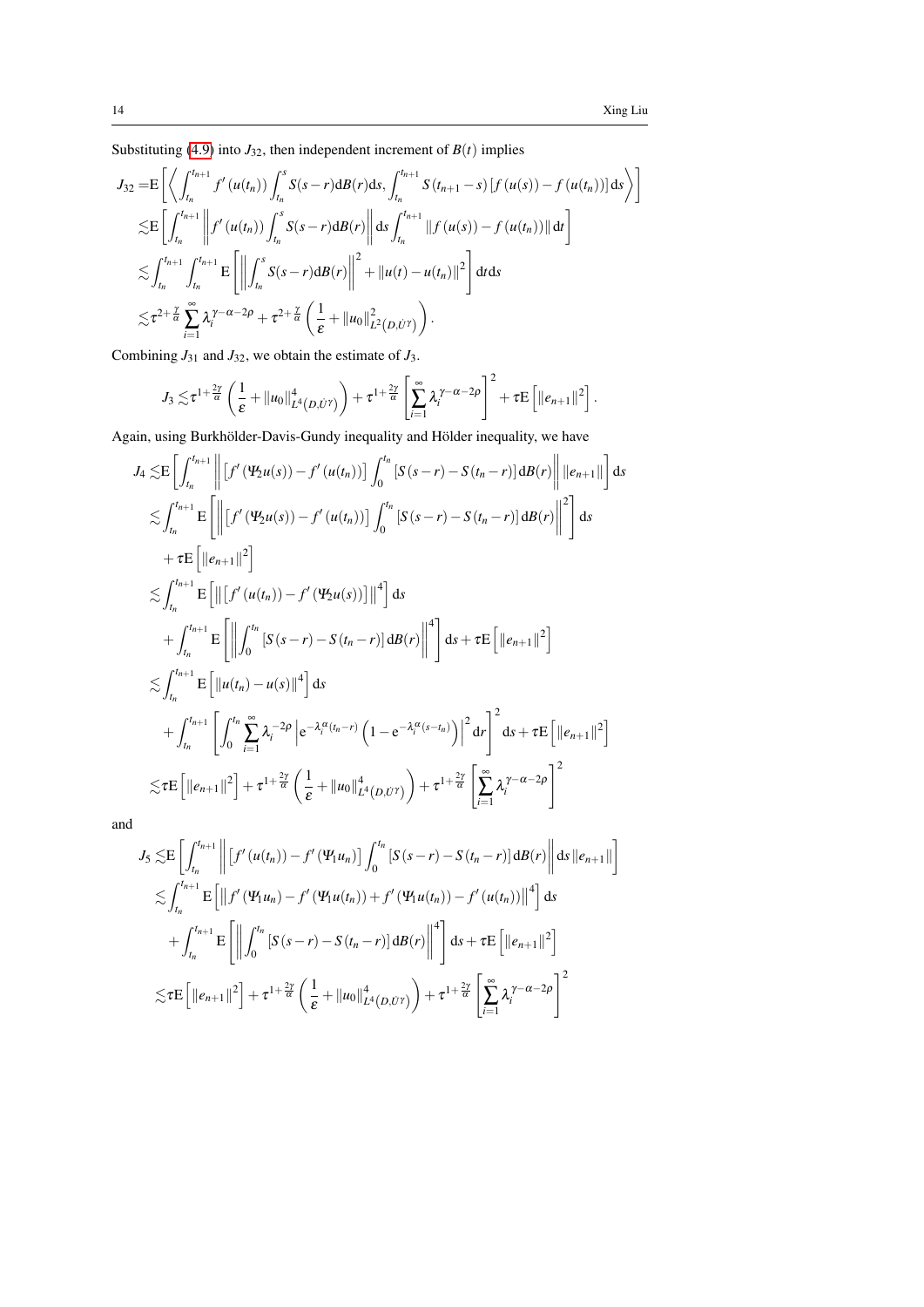Then, based on the above estimates, we have

$$
\frac{1}{2}E \left[ ||e_{n+1}||^2 - ||e_n||^2 \right] + \frac{1}{2}E \left[ ||e_{n+1} - e_n||^2 \right] \n\lesssim \tau^{1 + \frac{2\gamma}{\alpha} - 2\epsilon} \left( \frac{1}{\epsilon^3} + \frac{1}{\epsilon^2} ||u_0||_{L^4(D, U^{\max\{3\alpha, \gamma\}})}^4 \right) + \tau^{1 + \frac{2\gamma}{\alpha}} \left[ \sum_{i=1}^{\infty} \lambda_i^{\gamma - \alpha - 2\rho} \right]^2 + \tau E \left[ ||e_{n+1}||^2 \right],
$$

which implies

$$
\begin{split} & \mathsf{E}\left[\Vert e_{n+1}\Vert^2\right] \\ &\lesssim \tau^{\frac{2\gamma}{\alpha}-2\epsilon}\left(\frac{1}{\epsilon^3}+\frac{1}{\epsilon^2}\left\Vert u_0\right\Vert^4_{L^4(D,U^{\max\{3\alpha,\gamma\}})}\right)+\tau^{\frac{2\gamma}{\alpha}}\left[\sum_{i=1}^\infty\lambda_i^{\gamma-\alpha-2\rho}\right]^2+\tau\sum_{i=1}^n\mathsf{E}\left[\Vert e_{i+1}\Vert^2\right].\end{split}
$$

Using the discrete Grönwall inequality leads to

$$
\mathrm{E}\left[\|e_{n+1}\|^2\right] \lesssim \tau^{\frac{2\gamma}{\alpha}-2\epsilon}\left(\frac{1}{\epsilon^3}+\frac{1}{\epsilon^2}\|u_0\|_{L^4\left(D,U^{\max\{3\alpha,\gamma\}}\right)}^4\right).
$$

As  $\gamma > \alpha$ , by using similar steps, we can get the following estimates

$$
\frac{1}{2} \mathbf{E} \left[ ||e_{n+1}||^2 - ||e_n||^2 \right] + \frac{1}{2} \mathbf{E} \left[ ||e_{n+1} - e_n||^2 \right] \n\lesssim \tau^3 \left( 1 + ||u_0||^4_{L^4(D, U^{\max\{3\alpha, \gamma\}})} \right) + \tau^3 \left[ \sum_{i=1}^{\infty} \lambda_i^{-2\rho} \right]^2 + \tau \mathbf{E} \left[ ||e_{n+1}||^2 \right].
$$

Then

$$
\mathbf{E}\left[\left\|e_{n+1}\right\|^2\right] \lesssim \tau^2 \left(1+\left\|u_0\right\|_{L^4(D, U^{\max\{3\alpha,\gamma\}})}^4\right).
$$

This completes the proof of Theorem [4.2.](#page-9-0)

## <span id="page-14-0"></span>5 Numerical experiments

In this section, we use the proposed scheme to two numerical examples for solving the Eq. [\(1.1\)](#page-0-0). The goal is to verify the theoretical results and investigate the effect of the parameter  $\alpha$  on the convergence. All numerical errors are given in the sense of mean-squared  $L^2$ -norm.

Based on postprocessing the stochastic integral, a modified spectral Galerkin approxi-mation is used in the spatial direction [\[15\]](#page-16-19). We solve  $(1.1)$  in the one-dimensional domain  $D = (0, 1)$  by the proposed method with Dirichlet eigenpairs  $\lambda_j = \pi^2 j^2$ ,  $\phi_j = \sqrt{2} \sin(j\pi x)$ and  $j = 1, 2, ..., M$ . The numerical results with a smooth initial data  $u(x, 0) = \sin(2\pi x)$  and nonlinear term  $f(u(x,t)) = \sin(u(x,t))$  are presented in numerical experiments. Let  $u_n^M$  denotes the approximation with fixed time step size  $\tau = \frac{T}{N}$  at time  $t = n\tau$ . Using the following formula calculates the convergence rates in time:

convergence rate = 
$$
\frac{\ln\left(\left\|u_{2N}^M - u_N^M\right\|_{L^2(D,U)}/\left\|u_N^M - u_{N/2}^M\right\|_{L^2(D,U)}\right)}{\ln 2}.
$$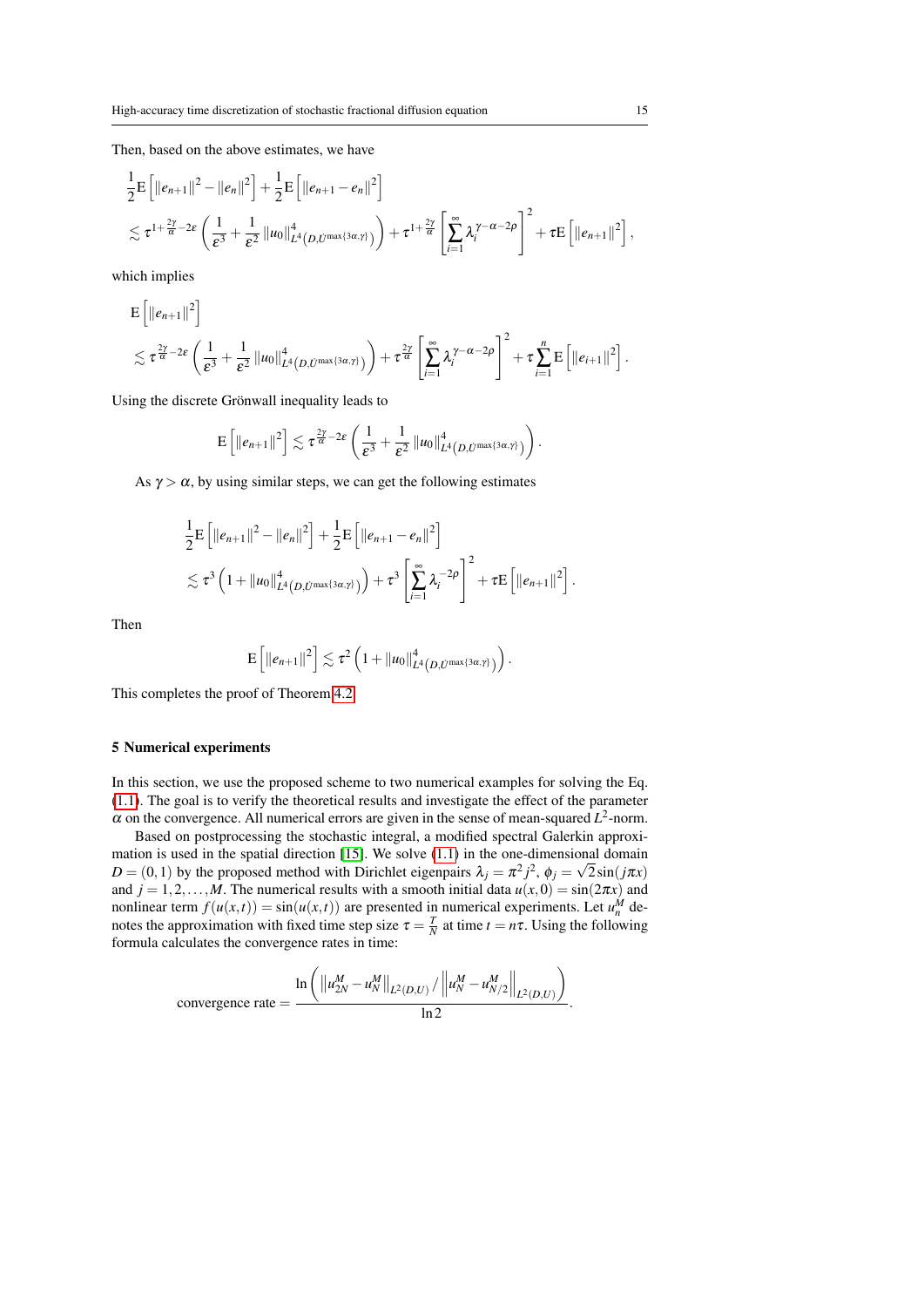In the numerical simulations, combining the trajectory of  $u_N^M$  and the following equation get the approximation of  $||u_{2N}^M - u_N^M||_{L^2(D,U)}$ .

$$
\left\|u_{2N}^M - u_N^M\right\|_{L^2(D,U)} \approx \left(\frac{1}{K}\sum_{k=1}^K \left\|u_{2N,k}^M - u_{N,k}^M\right\|^2\right)^{\frac{1}{2}},
$$

where  $K = 1000$ , and *k* represents the *k*-th trajectory.

For fixing  $\rho = 0.2$ , as  $\alpha = 0.4, 0.6$ , and 0.8, Theorem [4.2](#page-9-0) shows that the theoretical convergence rates are approximately  $\frac{3}{4}$ ,  $\frac{5}{6}$ , and  $\frac{7}{8}$ , respectively. The convergence rates of the scheme [\(4.3\)](#page-8-1) are tested with  $M = 500$ , which ensures the temporal error is the dominant one. From Table [1,](#page-15-0) one can see that the convergence rates of the proposed scheme are at least  $\frac{\gamma}{\alpha}$  and increase with the increase of α. The numerical results confirm the error estimate in Theorem [4.2.](#page-9-0)

<span id="page-15-0"></span>Table 1: Time convergence rates with  $M = 500$ ,  $T = 0.2$  and  $\rho = 0.2$ .

| N | $\alpha = 0.4$ | Rate $\alpha = 0.6$ Rate $\alpha = 0.8$ |        | Rate   |
|---|----------------|-----------------------------------------|--------|--------|
| 2 | 0.0252         | 0.0422                                  | 0.0414 |        |
| 4 |                | $0.0145$ $0.797$ $0.0241$ $0.808$       | 0.0205 | 1.014  |
| 8 | 0.0083         | 0.814 0.0136 0.825 0.0100               |        | -1.036 |

Next, we observe the behavior of the convergence for  $\gamma > \alpha$ . Choosing sufficiently big  $\rho = 1.2$  and  $M = 100$  guarantee that the dominant errors arise from the temporal approximation. Figures [1](#page-15-1) shows that the temporal convergence rates have an order of 1 by using the proposed scheme.

<span id="page-15-1"></span>

Fig. 1: Temporal error convergence of scheme [\(4.3\)](#page-8-1) with  $\rho = 1.2$ ,  $T = 0.5$  and  $M = 100$ .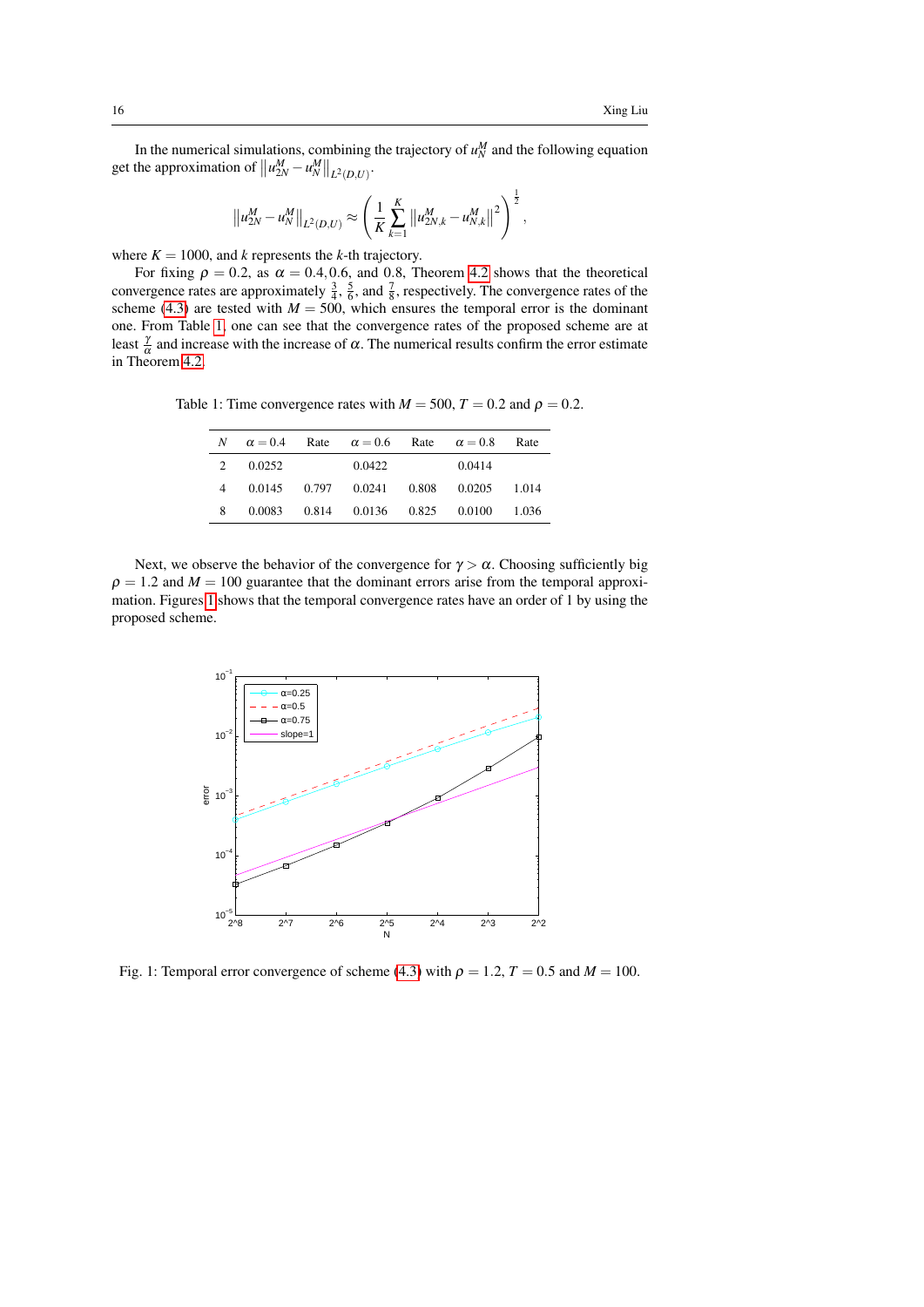#### <span id="page-16-14"></span>6 Conclusion

In this paper, the temporal discrete scheme for the fractional stochastic PDEs is discussed. We attempt to improve the temporal convergence rate of the semi-implicit Euler scheme. The main challenge come from the Hölder regularity of  $u(t)$  in time. Thus, by transforming Eq.  $(1.1)$  into an equivalent form Eq.  $(3.4)$ , whose Hölder regularity of mild solution is improved. Then, using the semi-implicit Euler scheme discretize Eq. [\(3.4\)](#page-5-0); and a higher accuracy discretization of nonlinear term *f* is educed by using Lagrange mean value theorem and independent increments of Brownian motion. This scheme can improve the convergence rate in time from  $\min\{\frac{\gamma}{2\alpha},\frac{1}{2}\}\$ to  $\min\{\frac{\gamma}{\alpha},1\}.$ 

#### Acknowledgements

The author gratefully thank the anonymous referees for valuable comments and suggestions in improving this paper.

### References

- <span id="page-16-7"></span>1. Blömker D, Kamrani M. Numerically computable a posteriori-bounds for the stochastic Allen-Cahn equation. Bit Numer Math, 2019, 59: 647–673
- <span id="page-16-8"></span>2. Bou-Rabee N. SPECTRWM: Spectral random walk method for the numerical solution of stochastic partial differential equations. SIAM Rev, 2018, 60: 386–406
- <span id="page-16-6"></span>3. Brehier C E. Approximation of the invariant measure with an Euler scheme for stochastic PDEs driven by ´ space-time white noise. Potential Anal, 2014, 40: 1–40
- <span id="page-16-10"></span>4. Chen C C, Hong J L, Ji L. Mean-square convergence of a semidiscrete sheme for stochastic maxwell equations. SIAM J Numer Anal, 2019, 57: 728–750
- <span id="page-16-11"></span>5. Cui J B, Hong J L, Liu Z H, Zhou W. Strong convergence rate of splitting schemes for stochastic nonlinear Schrödinger equations. J Differential Equations, 2019, 266: 5625-5663
- <span id="page-16-0"></span>6. Deng W H, Hou R, Wang W L, Xu P B. Modeling Anomalous Diffusion: From Statistics and Mathematics. Singapore: World Scientific, 2020
- <span id="page-16-1"></span>7. Dybiec B, Kleczkowski A, Gilligan C A. Modelling control of epidemics spreading by long-range interactions. J R Soc Interface, 2009, 6: 941–950
- <span id="page-16-4"></span>8. Choi J H, Han B S. A regularity theory for stochastic partial differential equations with a super-linear diffusion coefficient and a spatially homogeneous colored noise. Stochastic Process Appl, 2021, 135: 1–30
- <span id="page-16-2"></span>9. Chow P. Stochastic Partial Differential Equations. New York: Chapman & Hall/CRC, 2007
- <span id="page-16-13"></span>10. Gunzburger M, Li B Y, Wang J L. Sharp convergence rates of time discretization for stochastic timefractional PDEs subject to additive space-time white noise. Math Comput, 2019, 88: 1715–1741
- <span id="page-16-5"></span>11. Hu Y, Huang J, Lê K, Nualart D, Tindel S. Stochastic heat equation with rough dependence in space. Ann Probab, 2017, 45: 4561–4616
- <span id="page-16-15"></span>12. Laptev A. Dirichlet and Neumann eigenvalue problems on domains in Euclidean spaces. J Funct Anal, 1997, 151: 531–545
- <span id="page-16-16"></span>13. Li P, Yau S T. On the Schrödinger equation and the eigenvalue problem. Comm Math Phys, 1983, 88: 309–318
- <span id="page-16-12"></span>14. Liu X, Deng W H. Numerical approximation for fractional diffusion equation forced by a tempered fractional Gaussian noise. J Sci Comput, 2020, 84: 1–28
- <span id="page-16-19"></span>15. Liu X, Deng W H. Higher order approximation for stochastic space fractional wave equation forced by an additive space-time Gaussian noise. J Sci Comput, 2021, 87: 1–29
- <span id="page-16-9"></span>16. Liu Z H, Qiao Z H. Strong approximation of monotone stochastic partial differential equations driven by white noise. IMA J Numer Anal, 2020, 40: 1074–1093
- <span id="page-16-17"></span>17. Mörters P, Peres Y. Brownian Motion. Cambridge: Cambridge University Press, 2010
- <span id="page-16-18"></span>18. van Neerven J M A M, Veraar M C, Weis L. Stochastic integration in UMD Banach spaces. Ann Probab, 2007, 35: 1438–1478
- <span id="page-16-3"></span>19. Nochetto R H, Otarola E, Salgado A J. A PDE approach to fractional diffusion in general domains: a ´ priori error analysis. Found Comput Math, 2015, 15: 733–791